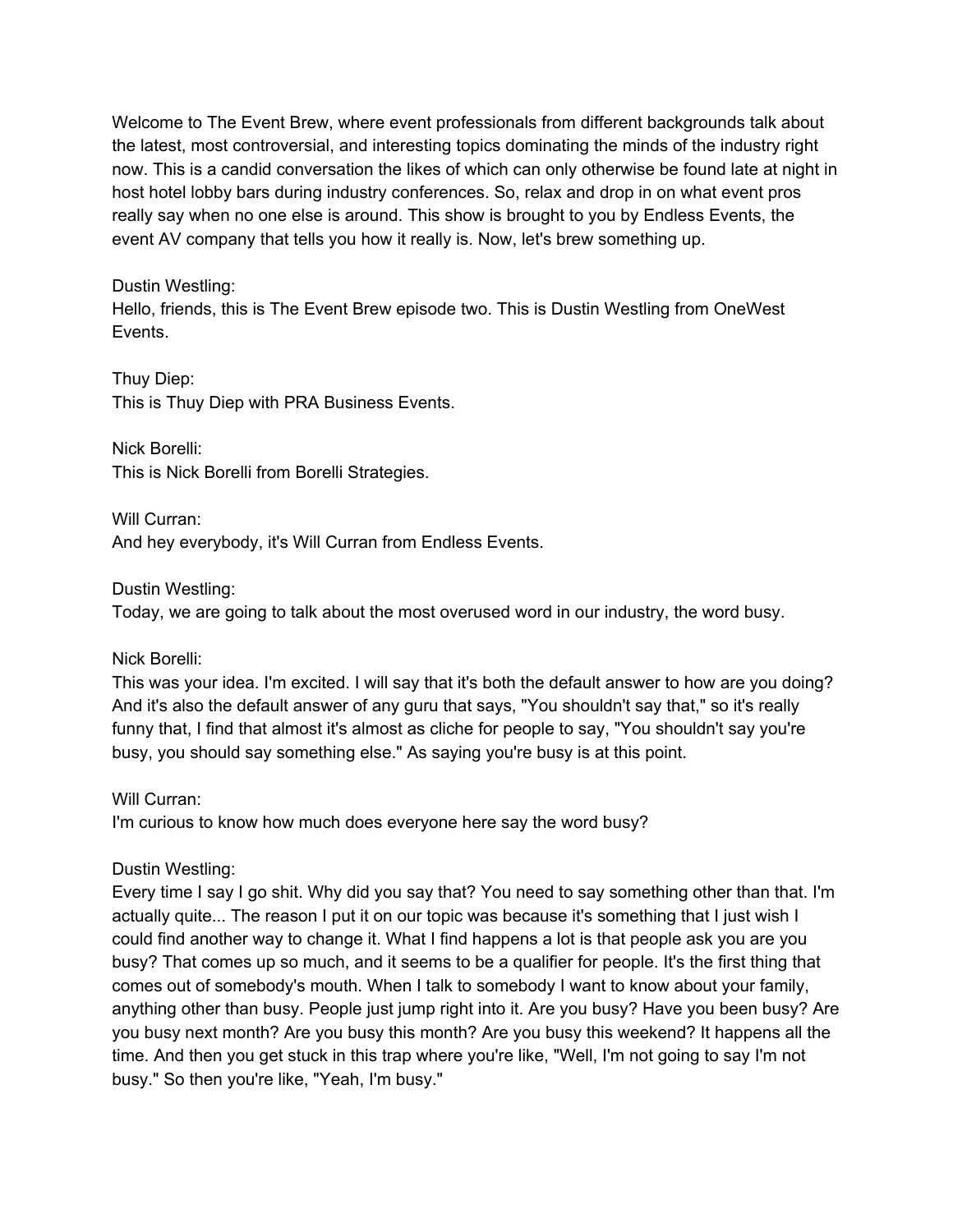#### Will Curran:

That's true. If you put it in a binary, then you're screwed, right?

#### Dustin Westling:

Totally. I do make a point not to ask people if they're busy. And I find other creative ways to do that. Some words that I like that are not busy are active or involved. I'm trying to steer people away from this word.

#### Thuy Diep:

I never say busy anymore. I say productive because you can be busy and not productive. But you can be productive and busy. So I actually eliminate that word altogether from my vocabulary list. When someone asked how I'm doing, and it's work related, I'll say it's been a really productive day.

#### Will Curran:

Well, I'm curious to know to too, the awkwardness, I'm agreeing with all you guys. I'm probably going to listen a lot to this episode because I love what you guys are saying. How awkward is it when people say they're not busy? They're like, "No, things are slow." It's a really bad connotation. Are you going out of business? What's going on? Where are you slow? Why are you not busy?

#### Dustin Westling:

Which is why the word I think, and the answers are you can never really tell what you're talking about. So you're not... Any person in business is not going to say I'm not busy, which makes the whole question so stupid, because you're not going to get a real answer. And yeah, when somebody is like, "Oh, I'm not busy man." I'm like, "Well, now I don't want to tell you about how busy I am."

#### Nick Borelli:

Is it a question of capacity? Is that what people are sourcing out because it's so subjective.

#### Will Curran:

I think to bring it back is that you talked about also Dustin that the, are you busy next month. I think also because events can be seasonal, that people are like, is your next month really busy? Does that mean you have a lot of gigs? Almost like they're trying to gauge how the industry is doing in a sense to agree.

Dustin Westling: Totally.

Will Curran: I think not in some way.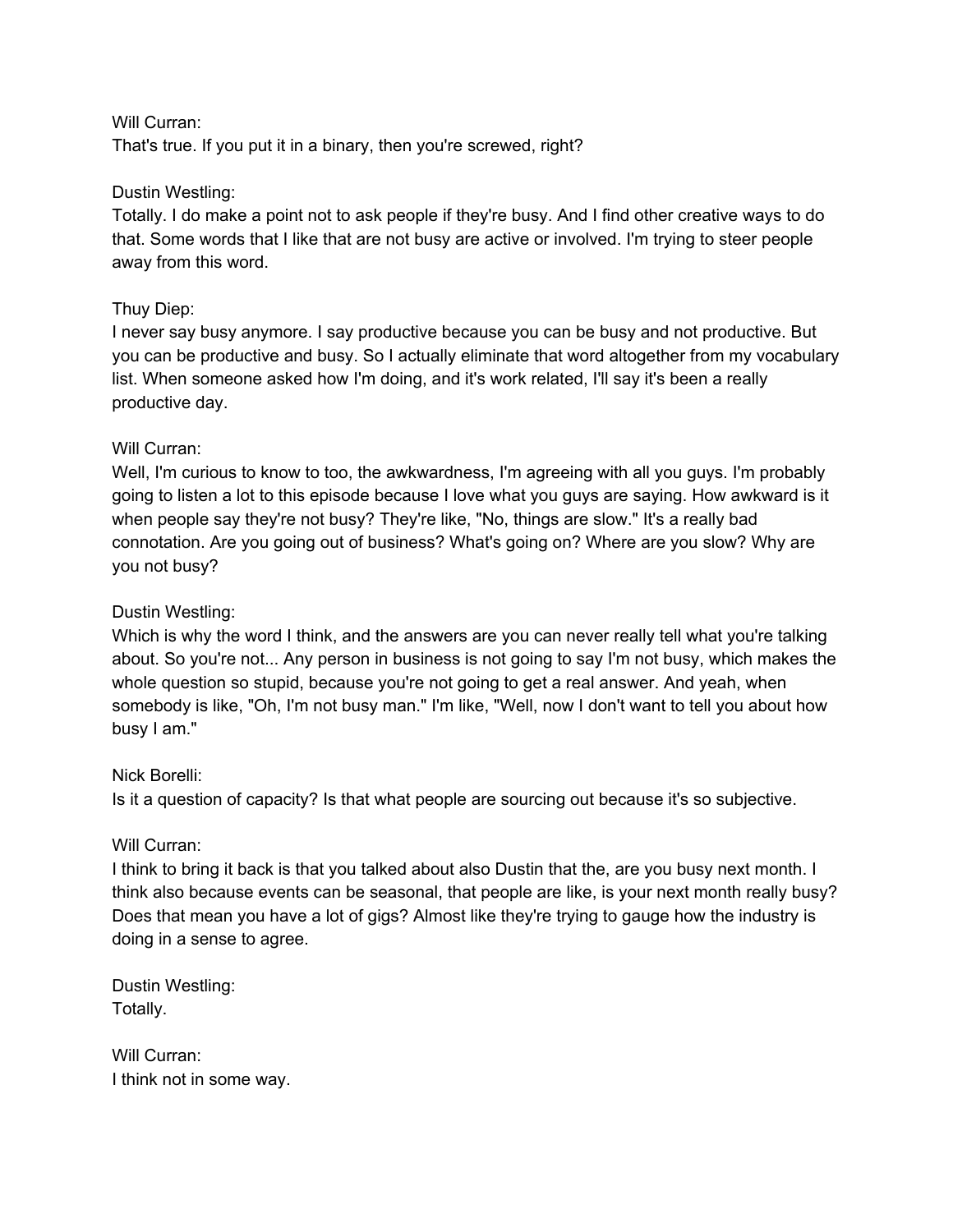## Thuy Diep:

Well, I agree with you, especially Dustin you're a planner, right? So people are asking, and they're trying to gauge, oh, is there business opportunities there? How busy are you? I feel like you probably get that the most out of all of us totally.

### Dustin Westling:

Totally. I think too it's when I have conversations about busyness with other people, sometimes it's to figure out where I'm at. So, if I'm coming up to a slower month that I don't think is as full as it should be, I even get caught in the trap, start asking people, "Hey, what's going on in October? Are you feeling busy?" Then that tells me it's like, "Okay, if these people are busy, then we got to get to work?" Or if people are like, "No, man, I don't know what's going on with October." I can be like, "Okay, good. It's not just me."

### Nick Borelli:

I get that question from people that I subcontract to for marketing execution, or things like that. They ask me how busy I am. It is an introduction to the idea of, do you need some help? Is there something we can take off your plate? That kind of thing. Oftentimes, I think the question is coming at me like it is the pretense for discussion about working with me. As opposed to the other side of it is if I'm talking to just somebody that I don't do any business with whatsoever, then it's more of a question of just not really asking a question just that I saw, I've identified you, you're in front of me, my mouth needs to move and make sounds. What's the least amount of work I have to do to make that happen? Are you busy? How's business?

#### Nick Borelli:

It's just boring on all fronts. I know a lot of people that are in the, again, the guru space, and the motivational thing because I guess I attend a lot of stuff with those types of people. And they're just super passionate about all the quirky things that you can say, instead of that. They're right, but also if you meet 100 people in a day, then it's difficult to play those games constantly.

Dustin Westling: Totally.

#### Will Curran:

To circle back on I think the conversation starter topic that we're having too. I love the feedback. I think I want to definitely hear what you guys are saying because Dustin, that was so super enlightening for me. I want to circle it to a... another circle of people I'm a part of called Sandbox. What's interesting is it's a group of awesome people under the age of 30. They're doing incredible things. And there's this really interesting thing that no... It's almost taboo to ask someone what they do. But because we're in the industry, we all know what we do. We're like, "Oh, you're a planner." But a lot of times, we end up being, "Okay, well, I know what you do. What's the next question? How's business? Are you busy." I think that's very similar to Sandbox mentality is that we need to figure out a way to start destroying this mentality and create a culture of don't ask that, ask a better question.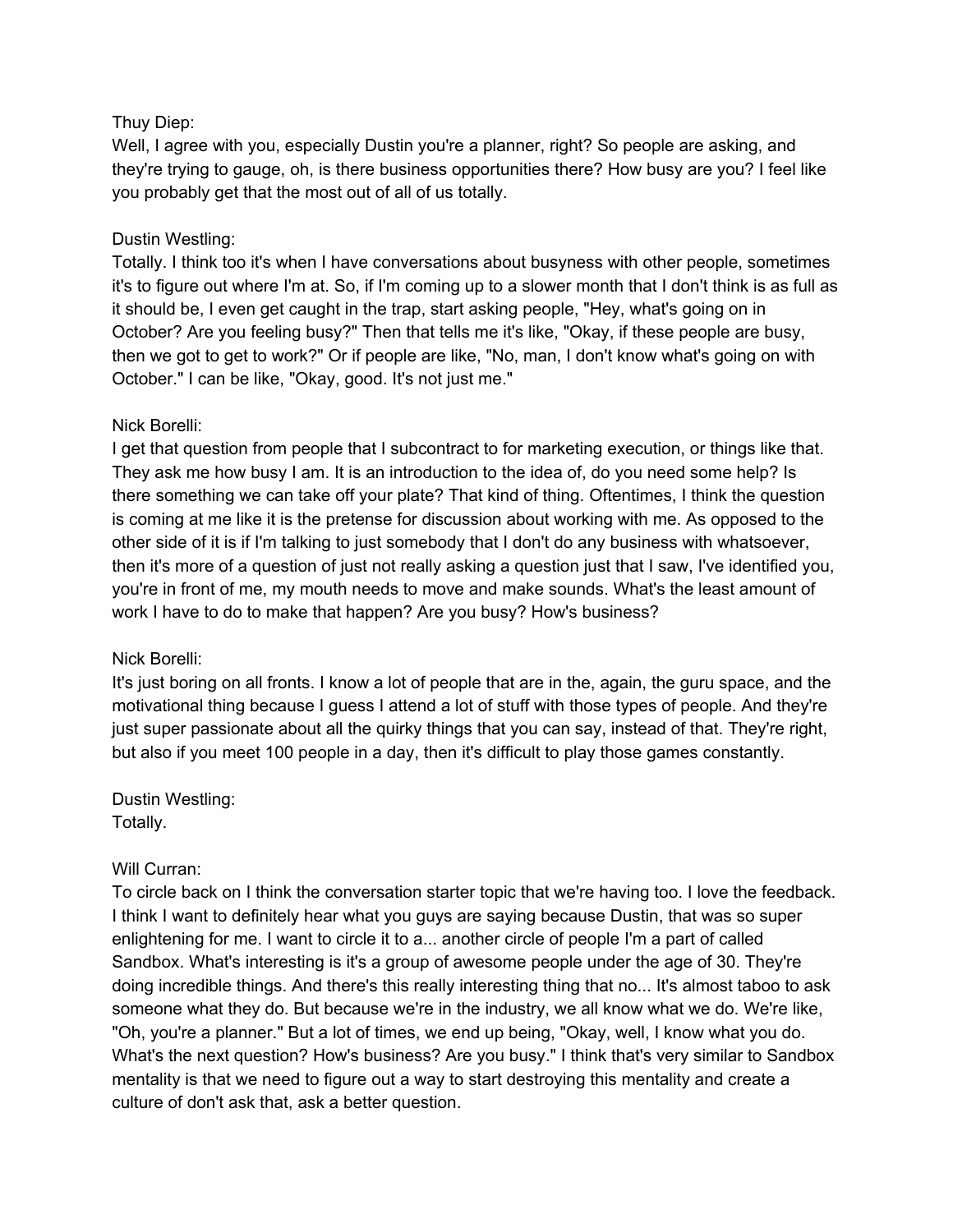Will Curran:

Dustin, you said, ask about the family. Ask them, what's something new that you've learned in the last month? Get deeper with it too. I mean, Sandbox, we're known for having really deep conversation with people we met five minutes ago. What are you scared of? What are your goals in life? I feel that's such a better way to dive into a great relationship.

## Thuy Diep:

We all crave that though. We all crave those deep, intimate, those really personal conversations. We tend to go to those, how's business? Are you busy? What do you do? How's the weather? And so, we all strive to do that, but how? Someone tell me how.

Nick Borelli: What are you drinking right now?

Will Curran: Well, real quick, can we do the brew?

Dustin Westling: Let's do it. Why don't you go first?

Will Curran:

I'll go first. Well, I'm drinking right now some Maca from a local tea company in the form of a latte, so it's this is ground up Maca milk. Great for my digestive system. What about you guys?

Nick Borelli:

I'm having a Coca Cola Zero from the Coca Cola company, and it has my name on it because I'm a sucker for personalization, even random personalization.

Will Curran: Wow, Nick. That must be nice.

Nick Borelli:

I know. That's what... So, I got it... As soon as I got it, I was like, "Oh, that'd be cool if I could get one for everybody. I can take a picture of it." Then I was like, "Oh, wait, that's probably not going to happen."

Thuy Diep:

Seriously, happy vacation. I would just love... I honestly think, "Oh, maybe there'll be a Thuy. No, never. And so-

Nick Borelli: It's never happened, has it?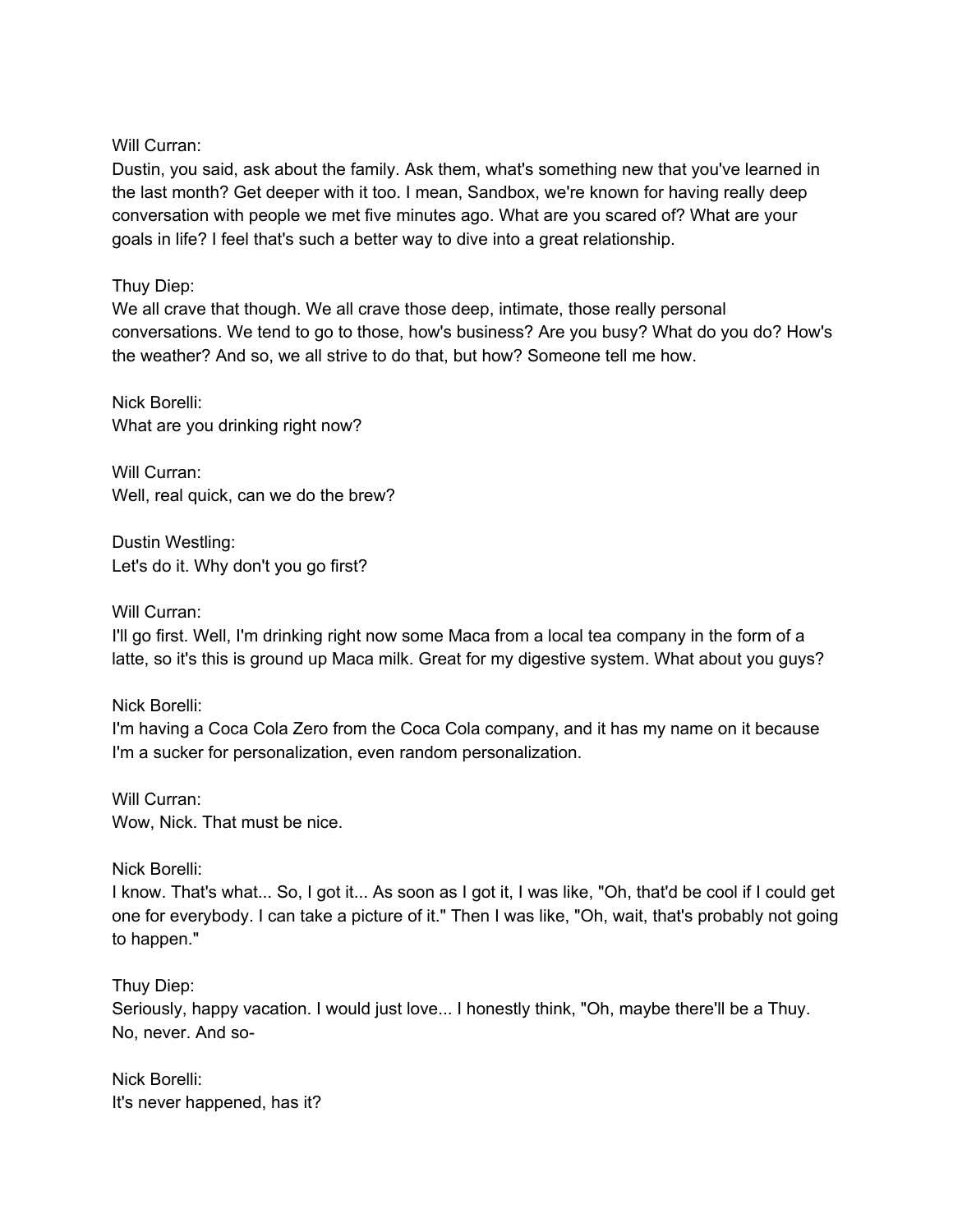## Thuy Diep:

I'm drinking mine not branded, no names on it. Same thing actually as the last episode, my Yogi green tea that it reduces free radicals, whatever that means. And I have some organic honey in it. What about you, Dustin? What are you drinking?

## Dustin Westling:

Well, the people listening don't know what time it is when we record. Normally we record in the morning, drinking our brew, but because it's five o'clock on my time zone, I am drinking a Village Cider. I'm having myself a nice cold cider. Village Brewery is an awesome, awesome local brewery here in Calgary, and I'm drinking up their cider.

#### Will Curran:

I love it. All right. Let's circle right on back. So, Dustin, I feel like you're really passionate about this topic. So, what do you what do you think that we need to start doing in order to fix the conversation... this conversation starter? Let's start with that. I think we definitely need to talk about just being busy in general, too.

### Dustin Westling:

For sure. I think you can start in the way that you approach people. I know that for as much as I hate saying I'm busy, I really try not to ask people if they're busy. I think too in the way that we answer people. I think answering, telling people that you're busy, I think starting to change that language. I know that when I want to share, and this is from when you're talking to somebody business to business. When I want to know something about their business or what's going on, I share first. So, if I want to know what's going on next quarter for them, then I got to open up my books, and say this has been really interesting. This is the trend that I'm seeing and be really open and transparent. And then ask them something specific about it instead of just this general, are you busy, are you not busy? That is a really good starting point that I know I've tried to incorporate into my conversations.

#### Dustin Westling:

I think, being busy is something that can be really easily reframed. I don't know that the word itself needs to be banned. I think it just needs to be used appropriately, and busy is not a feeling it's in so many cases you can disconnect from other people by using that because when you say you're busy, that just tells the person that you're talking to that your plate is overloaded, that you're busy, for lack of a better word. I think too it also keeps you from being present, and if you're running around telling the world how busy you are, and you have it in your head that you're so busy, it really makes you wonder how much time that person actually has for this conversation or this project or whatever it is that you're doing together.

Nick Borelli: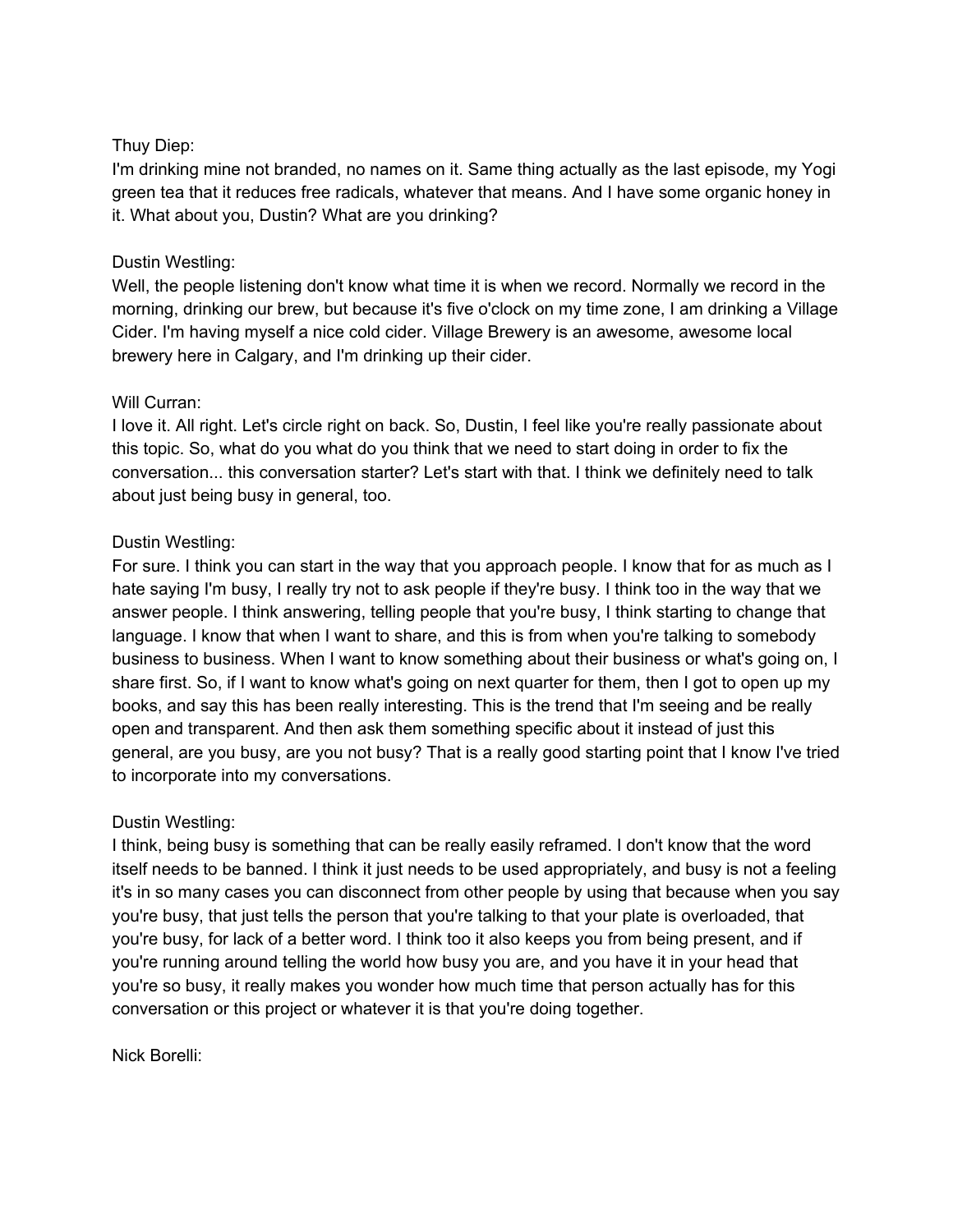I like the unselfish networking technique. I think it's not only strategic, but it's just a good feeling to have too, if you want information or if you want to relate to somebody to give what you want from someone first. I think it's a really, really sound way to do it.

Will Curran:

Well, how else do we want to tackle this idea that we often go into these conversations busy as well. Thuy, do you have any other final thoughts about the conversation starter before we dive into everything else?

### Thuy Diep:

It's actually, when we say busy I actually don't think of busy as in business. I think of busy as in, overwhelmed. When someone asked if I'm busy. I usually... I'm thinking, well, I have job security for sure. Or I joke and I say, "I got to eat lunch. So, not too bad of a day." And so, I think that's also why we ask those questions is because as an industry we're just constantly... Maybe it's... I don't know how... Are you guys overwhelmed on a daily basis? Are you guys "busy" or productive?

Will Curran: I think it's almost like a pride thing, right?

Dustin Westling: I agree.

Will Curran: We're like, "Yeah, I'm so busy." Pride.

Nick Borelli:

Pride in being overwhelmed is definitely a event industry thing. I personally find it abhorrent, and I try to be the opposite of that as often as I can, because it's just very much not what I'm about now. I definitely was about it 10 years ago. But yeah, I find that it's... I've even had the opportunity to talk on stage where I feel like... And I have no data to back this up, so this is just the musings of a person without any kind of information.

Nick Borelli:

But that we are probably getting rid of some really smart talent that would come into our industry. But then they're exposed to people in our industry who are just constantly talking about the worst parts of it all the time. Kiss your weekends, goodbye. It's not going to be like the movie, the wedding planner, which is a 20 year old reference point. All this stuff of, wait, wait, calm down. Before you tell them all the worst stuff couldn't you court them a little bit or also, don't you think that there's a way that they could have it to be like other businesses? But we're just so excited about telling people how bad it is.

Will Curran: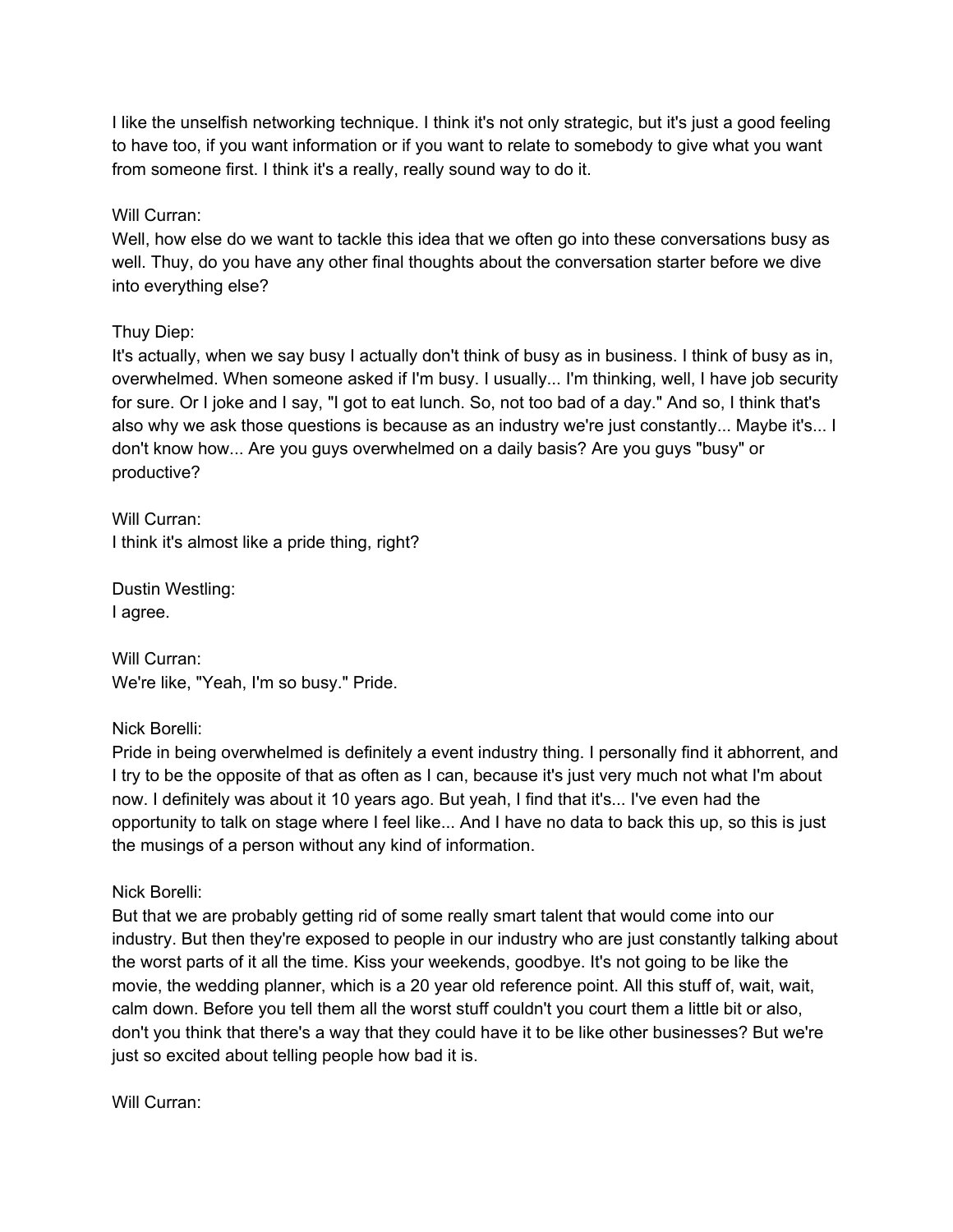Well, I mean, I think that probably brings up a totally separate subject of barriers to entry, which probably we can do a whole episode on. But I feel like it's also this thing that we want to scare people away because we... Yeah, pride, but also in some subtle sense bars entry, you want them scare them away because you're afraid of job security like Thuy is saying.

#### Dustin Westling:

I do find that pride in what Nick was saying. This sort of pride in being busy, and I do feel about myself, and I wish I could be the one on this. That is so against all of this, but I do. And I'm still trapped in a little bit of a trap where being busy and having this overflowing plate, and having this appearance that I'm always on the go, that I've always got million things going, it still is important to me. I've noticed that, my business is 10 years old, and every year that seems to get a little bit less. Every year I get more comfortable with the success of my business, and the work that I do where I don't feel I need to do that. I don't remember where I read it, but it said busyness is the modern day status symbol. I can totally relate.

# Will Curran:

That makes sense.

## Thuy Diep:

See, when people... Because all the time, actually people say, "I don't know how you do it. You're always at all these places. You seem so busy." I actually try to reflect that conversation, and tell them a secret, like an inside... Oh, you know what I do? And they're like, what? I go to the event for an hour, and I take a photo, and then I leave, and I go home. And they're, "What?" Yeah, so then I'm at the next event, the next morning. And so, that I feel like I try to start conversations like that versus saying, "Oh, how busy we are. It's so stressful." I try to do... It's the same thing actually. I get so awkward when someone over compliments me. And so, what I do instead is I actually compliment them back in return. So that they would just stop.

## Thuy Diep:

And so, it's just changing that mindset in that conversation. What Dustin was saying and just being able to speak truly, and it's how you feel also. It's also nice, because I think us as an industry, we tend to... We want to relate and to feel like, oh, that we're not the only ones that feel overwhelmed, for example. And so, it's nice to have those conversations as well. But yeah, I feel like the, are you busy is the same question as how's the weather? Let's talk about something else. Let's talk about something... Let's talk about space even. That's how you want to develop those relationships. That's where you're going to actually get the nitty gritty.

#### Dustin Westling:

Do people to people ask you how many shows your company does each year?

## Will Curran:

Yeah. That's really common or how many employees I have is a very common question as well.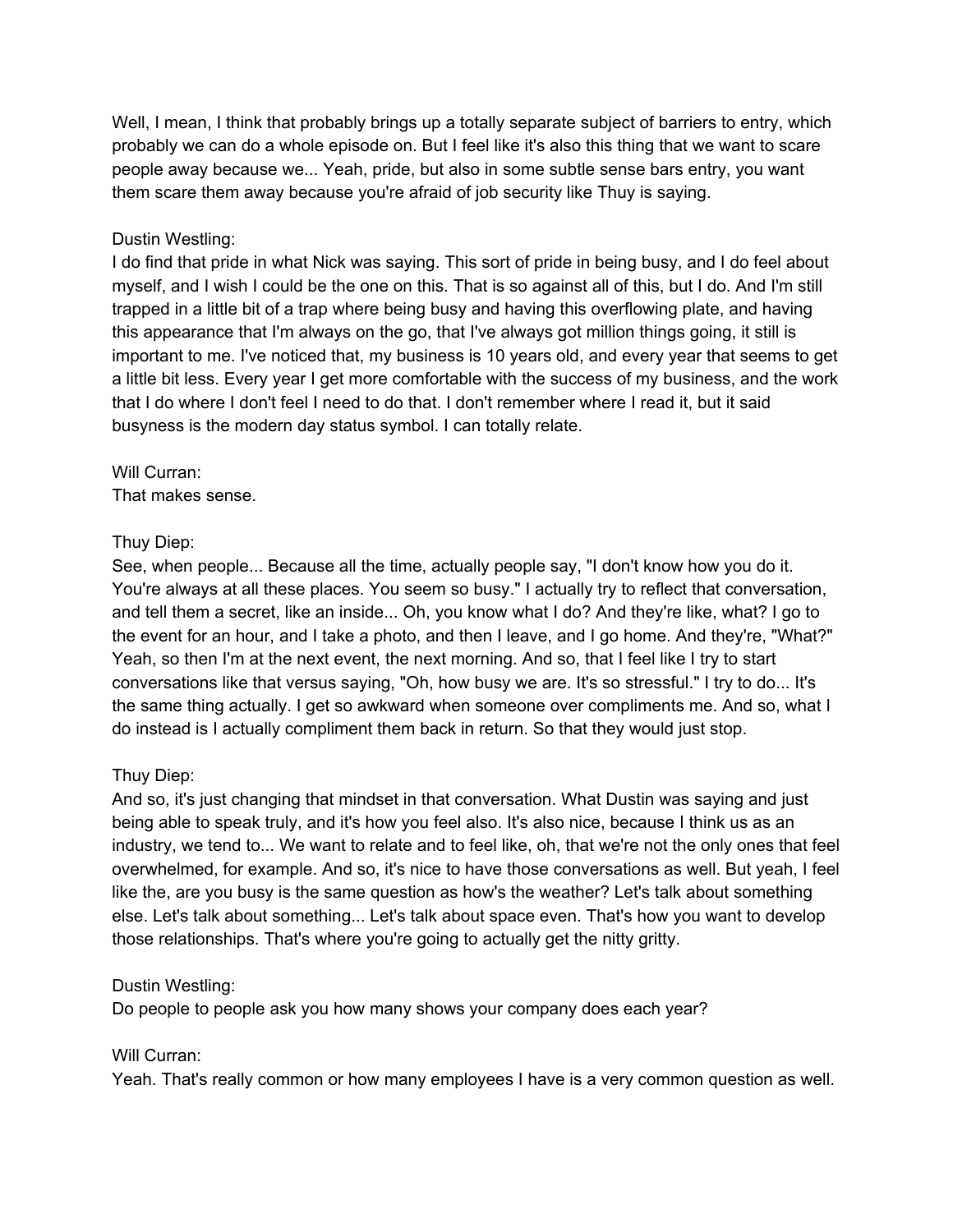## Nick Borelli:

I feel like there's different... There's different qualifiers, and busy is the... I don't know, the least intimidating, least specific gauge of where are you? What are you? Whatever. It's kind of like this vague one. But then the next level that I get with organizations that I've been a part of, or talked to is, again, how many shows do you work on? And so, I told you when we were hanging out, I asked you that question because I'm curious was my opening thing. There's been a couple years before I asked that question. But I told you that there's a company that I used to work with that did 20, 100 shows last year. To me, the president of that company, the owner of that company could justifiably say, "He's busy at all times." He works Monday, Tuesday, Thursday, Friday, part of the day Saturday because he wants to, and that's it.

## Nick Borelli:

People get to say, and put out anything. Someone could say, "Are you slam? Are you going crazy?" I know that guy pretty well. And he would say, "Yeah, we're doing great. The team's working hard, and everyone's doing everything." Then somebody might be, "Oh, so you're not... because I'm slammed, this and that." Oh, you have a team of four, and I've got a team of 130. So yeah, I can understand your 50, 40 shows would seem like a pretty crazy thing. It's all scale and perspective. But also there's, a lot of this is in your control as far as number one, what you put out, and also what you choose to call "busy."

### Will Curran:

What you consider answering to those questions too. I mean, as much as someone asks you a question doesn't mean you have to answer it too. So, you could totally shift in a different way. Maybe it's that now the future is when someone asks you that question is that you say, "Well, I listen to some podcast called Event Brew, and they talked all about this, and I agreed with what they said. What do you think about people asking you about being busy? Don't you find it weird?" I don't know. I know the twist is in that one, but I'm sure someone will figure it out.

## Thuy Diep:

But don't you guys feel also busy, it's unhealthy. It's like busy, and we want... It's like that pride and bragging, but it goes on to... It's like saying we're the fifth most stressful career. That's not anything to brag about. That makes me sad. When people say they're so busy, and they don't have time to do this, and that. That makes me so sad for them. You know what, actually, I say it more times than not, especially as of lately. I am a part of Wanderlust Hollywood Yoga Studio, and I always get to bring someone new for free each time. I always tell them. That's actually how I actually bond with a lot of my colleagues now. I say, "Why don't you come to yoga with me or come to meditation?"

## Thuy Diep:

If you're feeling those ways, the hippie in me wants to help a sister or a brother out. Like come on, let's go do this, that and not work. But what do you guys feel when someone says... is that... I don't want to say it's a turn on. Are you guys, when someone says, "Oh, they're so busy." That to me is like yikes. Have your boundaries then.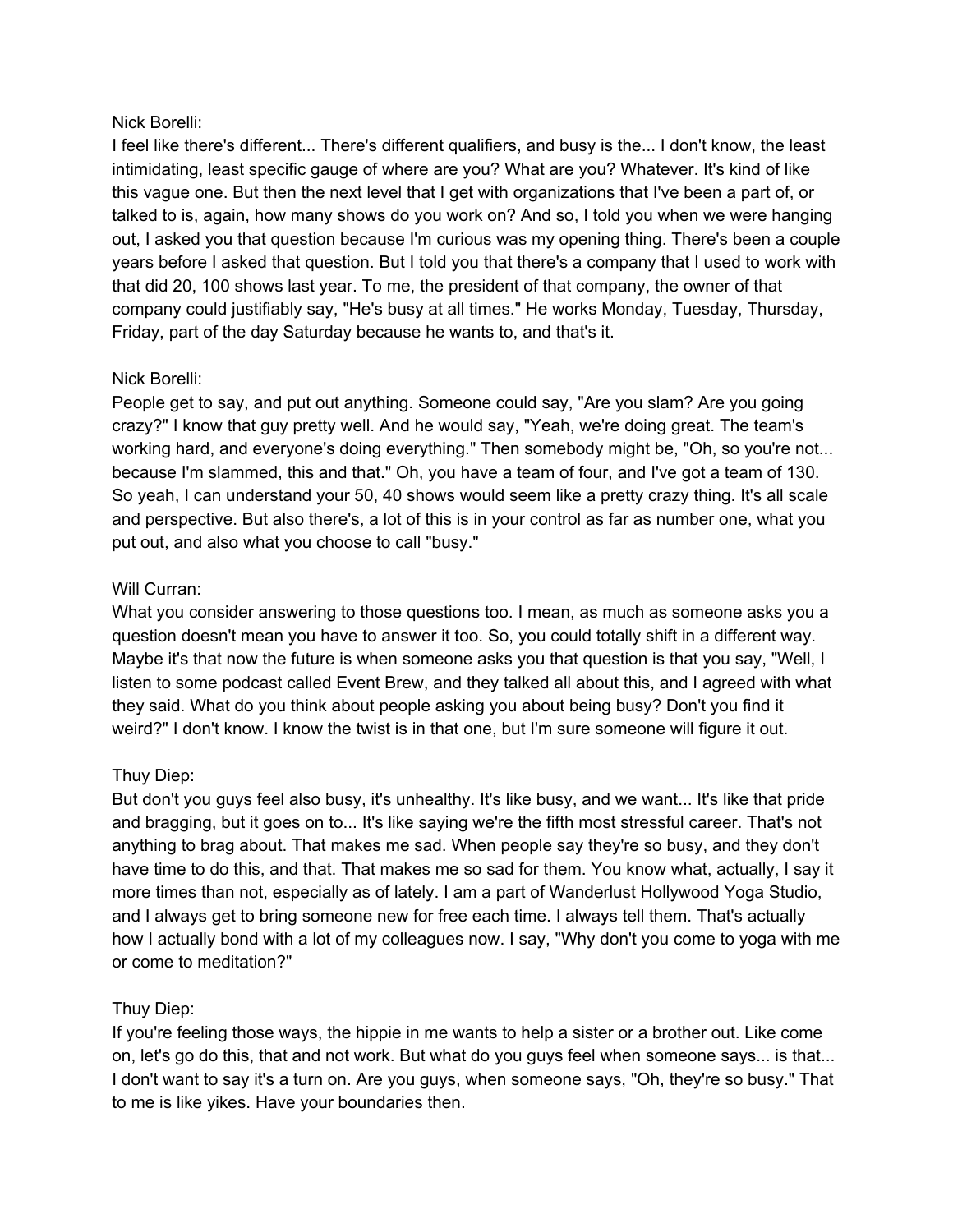### Dustin Westling:

It's definitely a qualifier, and it's definitely, I think, for lack of better vocabulary in this topic that you want to be perceived as being busy because busy equals successful. When somebody talks about you, you want people to say, they're really busy because they're great at what they do. So yeah, so sometimes I don't think it's... I'd like to hear people refer to my company as busy, and I want them to refer to me as balanced, which never...

### Will Curran:

Well, it's almost like your company is a reflection of you. So it's like you almost don't want people to call your company busy, because then they're just going to call you busy, right?

### Nick Borelli:

Yeah, I look at organizations where there's a depth chart. Where there's a fair amount of employees, and then the visionary type person says that they're busy. And they go on further to explain how exacerbated they are, and how they're going in a million different directions. Then I go, okay, I see that as a weakness in an organization because I'm like, if you create a sustainable culture, and a good to business then the visionary position should be one where you are being able to step back. I mean, this is all pure idealism, right? But that's what we're talking about is image, giving up this image.

## Nick Borelli:

I've always been impressed by the larger organizations, maybe not even larger, but lower organizations with some depth to it that are like, yeah, if they get into it, where everyone's working, everyone's better than last year, that kind of thing. And I'm in a position where I'm working less. I'm like that's success to me. When I hear that I'm like, "Whoa, cool."

## Thuy Diep:

Actually Nick, when you talk about things that, especially how you've shifted your mindset and everything, I actually aspire to be more like, "Oh, I want Nick's like lifestyle." But quick questions for all three of you guys, how busy are you right now? Are you guys like whoa or you just chilling?

#### Will Curran:

I want to tackle this one because I think people think that I am way busier than I really am. I feel like I don't ever publicly talk about it because people know that I have high energy and that I'm doing a million things. People literally ask, they're like, "How do you do it all?" It's one of the most common things I hear. I'm not sure if anyone does that to you, and maybe they say it to everybody. I find that I am... like right now, in this very moment, event-wise I'm not busy. But I feel overwhelmed. I'm trying not to use the word busy because we're going into IMEX really soon. And all these like things that. Our team has... We took on so much on our plate. I think we're like, yeah, yeah. We were saying yes, and yes, and yes. Now we're regretting it, because we have so much stuff to do. But I feel that way. That's why I feel busy.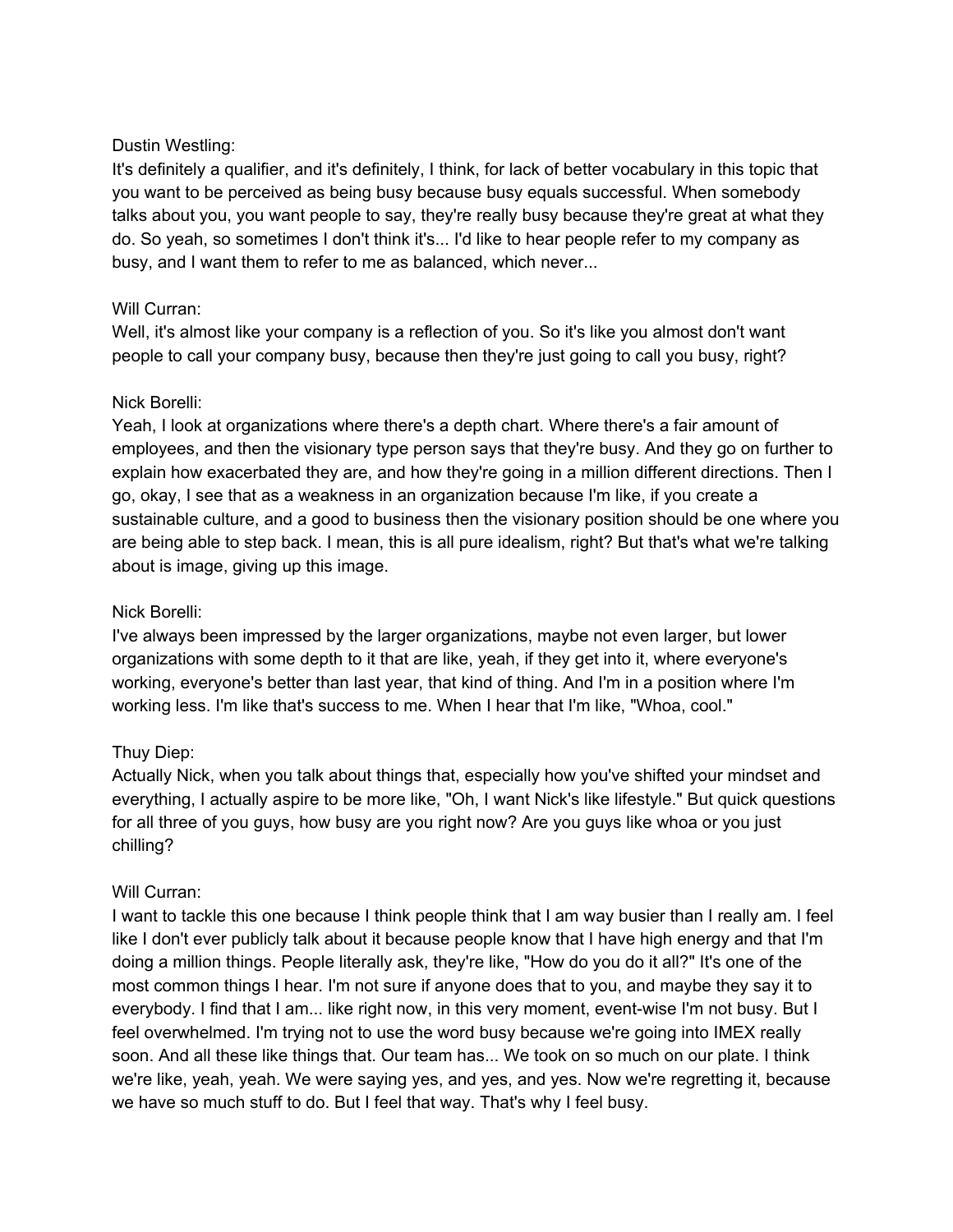## Will Curran:

For example tonight is board game night, and I'm going to, when we finish recording podcast, I'm going to go get dinner. My friend is going to pick me up, we're going to a board game night, and we'll play board games till 9:00 PM. I'll go to bed, I'll wake up in the morning do work. But I won't feel the need of being like I have to be up until 2:00 AM tonight to get everything done [inaudible 00:24:02]. I'm literally going to... I might have projects I'm halfway through, emails that I haven't answered, but I'm still going to walk away from it. And so, I feel like there's all this stuff going on. But I'm also not letting it pressure me into not sleeping or not enjoying my free time.

### Nick Borelli:

Yeah, you have a lot of really smart automation tools, really good at delegation-

Will Curran:

Thanks.

### Nick Borelli:

... in my opinion. Just seeing it from the other side. And that without people seeing that invisible hand, then that looks way more day to day than it probably is because you have help, and you have systems that are about efficiencies.

Will Curran:

That's true. People think that I actually manage my...

#### Nick Borelli:

I think of everything in... Yeah, I look at everything like capacity, because I am an organization of one. So for me it's just where am I capacity wise? How many clients could I take on? I think most people who have event teams, if you ask them for the... I don't know, I shouldn't say this. The responsible ones will say, they'll tell you when they wouldn't start. When they would say no. I've dealt with a lot of ones that are not responsible, and are just like, we'll just keep scaling, or "just take anything." But as one person for me, I hit my capacity pretty quickly, and it's not hard for me to be at capacity.

#### Nick Borelli:

Then I think my capacity is where it used to be, and where it is now is so different because of minimal levels of engagement, and just my ongoing business that I have with teams that I'm on. So for me, I'm always covered, and then I take stuff that I want to. I refer, I would say eight out of 10 things that come at me from other people. So, while I'm always... I'm probably at 75% capacity at all times, just because I leave myself open to be 25% if I really wanted to dive into something that was super cool. It's a completely different way of looking at things I think, because I don't think most people would say that. Like is my 50% capacity covered for what I need. The other 25 is stuff that I'm doing a little bit more than that. And then I still probably have another 25 that I could use if I wanted to.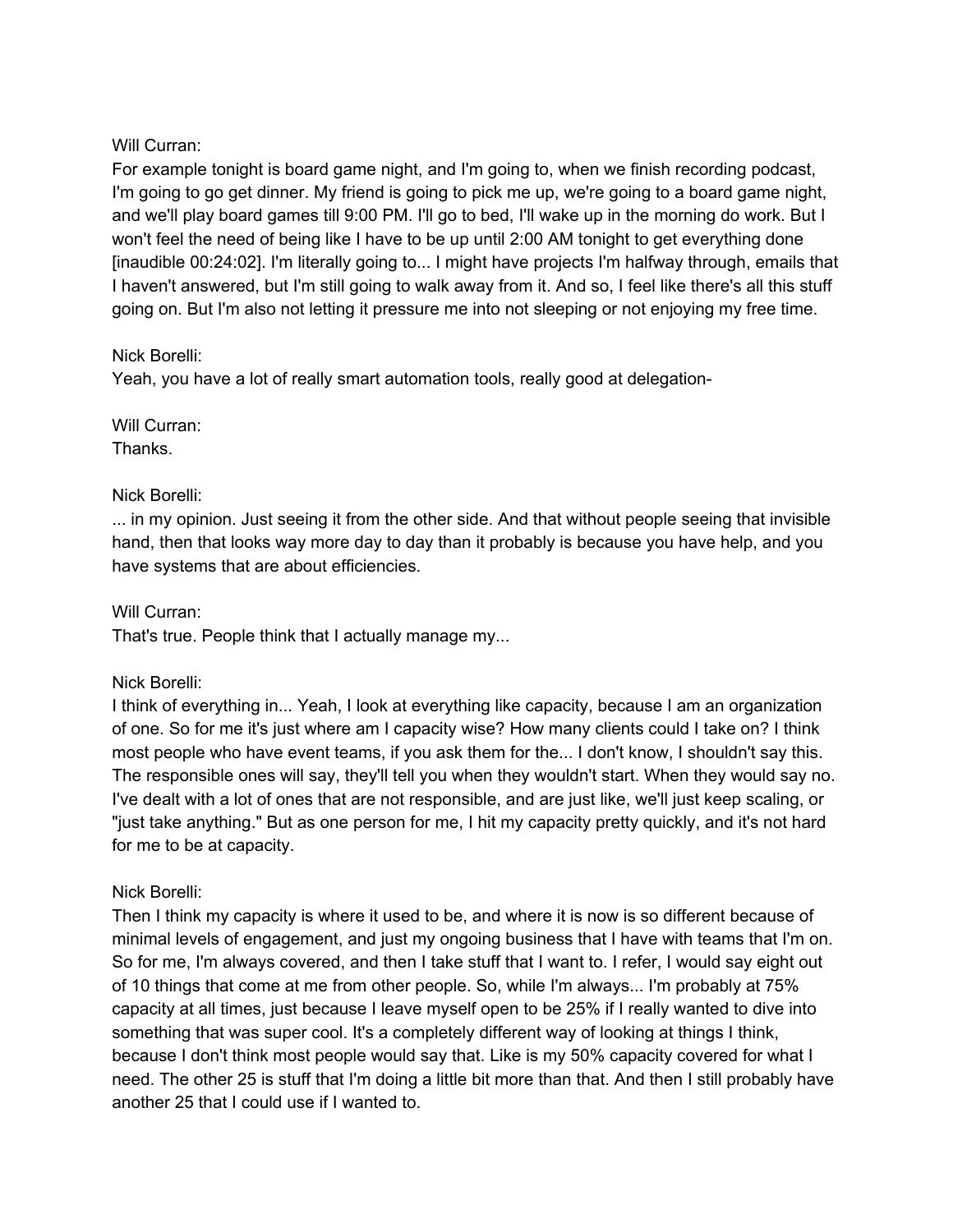## Will Curran: I like capacity in terms of business.

## Nick Borelli:

It's different. I'm just not as... I'm the opposite of a tech entrepreneur, or maybe most entrepreneurs in general, where I'm not looking at how do I make as much money as I possibly can with everything. It has to be right for me, it has to work for me. I generally like to work with friends, and then after that really like I have a couple of businesses that I work with all the time. And then that's really the majority of my work.

# Dustin Westling:

I like Nick's point about capacity. I stay really, really, really full professionally. And by the time the week starts, there's usually only a couple little spots in my calendar that are left to be filled, and I enjoy that. What happens outside of that is that I do have restrictions on what I won't book. I won't encourage client meetings after hours. One of the reasons that we don't work in the wedding market is that it has nothing to do with weddings, it has more to do with the client base needs you at times that just really, really disrupts a normal working schedule because they can meet at night, and they can meet on weekends.

# Dustin Westling:

What I was finding is that my team was having to constantly, constantly adjust and they could never get into a normal, proper schedule. I keep a really, really busy schedule. But there's a few things that I don't do. I don't have a home office. I work from my office. I only take my laptop home if there's a morning meeting that I have to go to. So, I really make a point. Or if I forget it or it's when it's on a loading dock or in the security office somewhere. But I don't take it home, and I don't try... I really try hard not to take my work home. So that means that I work until 6:30 or seven o'clock at night. Sometimes I do that consistently, when I leave here the work is done. And I pick it up again the next morning.

# Dustin Westling:

With that, I do to keep a little bit of flexibility because in our business, the faster you can react to things that are coming in and the faster you can jump on them, oftentimes, it makes a difference to whether you're going to win a job or not. In Canada, and I don't know if this is like this everywhere, but business is so short lead. I think we're in a bit of a funny economic spot in an operator. Some would say it's not funny at all. We're very oil and gas dependent, and we're having lots of issues on getting our oil to shore and America is figuring out their own shit with oil. So, we're really struggling with our major industry. What's happening is that budgets aren't getting confirmed until really close to the event, and we're getting calls that are a couple of weeks out. We're working on big projects with three weeks notice.

## Dustin Westling: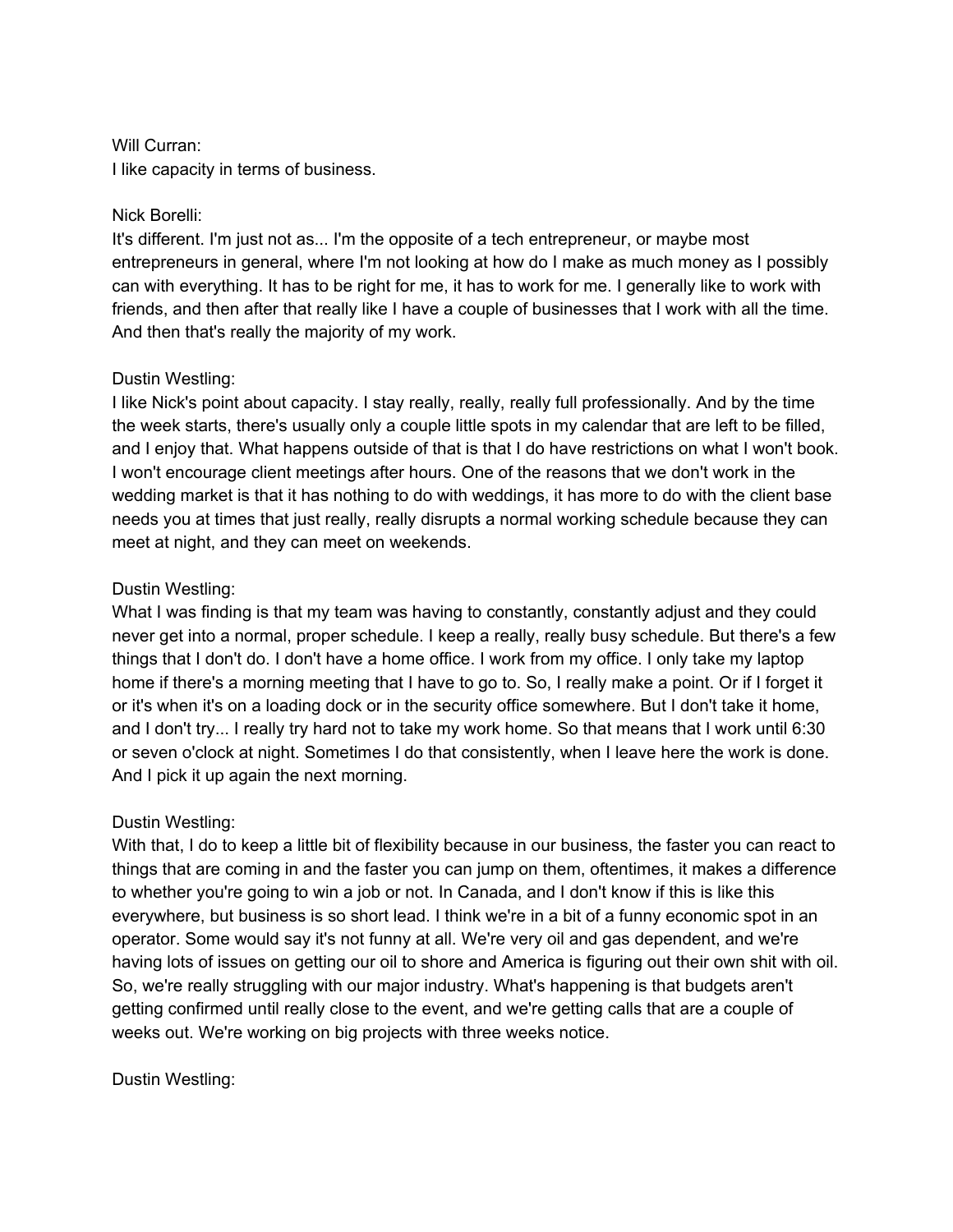I do find that I have to be flexible enough to jump on those things, and when the word busy comes up, that for me is where a lot of that comes from. Because you're just... You're constantly getting these fireballs thrown at you that you know are important for the business, you want to make sure that the client is taken care of so. So yeah, some of it is just unavoidable. I've been a part of so many conversations where it's like, we have to train our clients to give you more notice, and to not do things last minute, and to confirm earlier. Sometimes in the economy or wherever it is you're working, that's not possible. So you need to build a system that allows you to be flexible with the time that you have.

### Dustin Westling:

I find that scheduling meetings, same time, same place and being really strict in keeping those. I have a couple other business interests, and the way I deal with them is there's a certain time a week that we have a standing meeting, and I protect that time as much as I can to keep some consistency. Then everything else is ebb and flow and I can slide things around. I also make sure that I take my dog to the dog park every day. I love to hike. I live in Calgary and we're on the base of the mountains. I think we said that in the first episode, and I do take the time to make sure that I'm connecting with the things that I like, and that I'm not just buried in work all the time. Thuy said that it's great to tell people, I don't actually work all the time. I'm glad you think that I'm working all the time, but I don't. I go to the mountains every weekend. I have friends over for games. I went to a bonfire on Sunday night. It's not all work all the time.

### Thuy Diep:

I love that, and I completely agree with you. I feel like there's just been a shift as of recently. I used to... At PR, we turn over our program. So, I'm leading, doing all the program elements and designing. Then once it goes to the contracting it goes to our event producer, operations manager. I feel lately we do, Dustin, get those quick turnarounds. That actually, if anything is keeping us busy because we're putting some other programs off. We're not an ad agency where we have two accounts. I have probably, I don't know, like 10 right now that I'm constantly juggling. So, I also agree with you, Dustin, that you say about it's about adapting to it because that's how you have to roll with the punches. I love... and you didn't say the specific word but balance. You give yourself balance and you give yourself those lines that you don't cross, and certain times you dedicate to these different aspects of your businesses, and then you make time for yourself.

## Thuy Diep:

I think a lot of times, we aren't busy enough making time for our own self care, our own family time, the reasons why we are so intertwined with this being our whole life, this career of ours that we forget that there's a lot more past that. And so, absolutely, yeah, that's great.

#### Dustin Westling:

What's that saying, tell a different story, and you'll end up living it. So, if you're telling people that you're busy all the time, then that's the life you're going to live and if you start changing that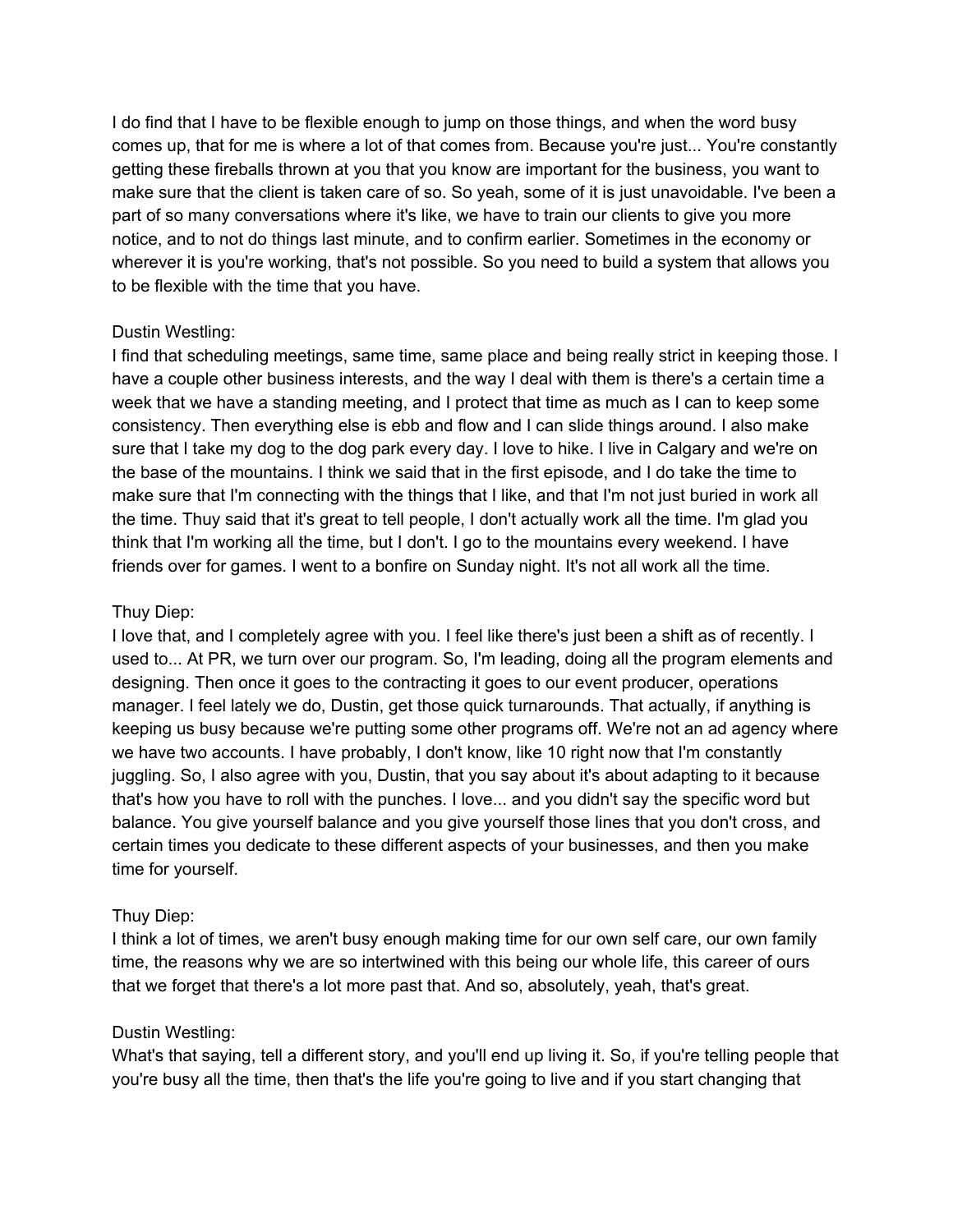language, and creating space, and reminding yourself of all the things that you do that are not classified as busy then that's the life that you're going to lead better.

Thuy Diep:

I want to walk Dustin's dog. I want to be a part-time Dustin dog walker.

Dustin Westling:

He's so cute. Oh my God, he's so cute. That's funny. That is another thing that I don't do is my personal social media, my Instagram specifically, I don't post work shit on there. I keep that space for all the things that I really cherish outside of work. So that is for my friends, that is for my dog, that is for my hiking trips. That's for things that inspire me, and you'll never see me post a work picture on there unless it's something that's monumental with my team, which I consider to be a crossover into personal. I don't use that platform for work to show how busy I am. I use that platform to share with people the things-

Thuy Diep: I want to hear Nick's input on this.

Nick Borelli: I think-

Thuy Diep: Yeah, go ahead, Nick.

#### Nick Borelli:

I'd say that is an episode. How do all of us... How have all of us adapted social media into our lives? How do we use it for... If we do use it professionally, if we don't, that's fascinating. Because I think that there's a lot of fertile ground there for a conversation that a lot of people could really sink their teeth into. Because honestly, as much as I've done many, many presentations on the topic of social media, it's very, very frequent that someone will ask me a question. And they will say something to the effect of, "What should I be doing with my social media platform in order to fulfill my duties at my job better?" Be it sales, be it a leader, that kind of thing.

## Nick Borelli:

My answer is always that it's super subjective, and there's not one path that is the correct path. I don't know, there's ones that are very strategic, and that only talk about business and only talk about... For instance, my Facebook is almost exclusively aimed at event professionals and talks about things that would be relevant to those people. It's not about what I'm doing almost ever, it's just about the industry in general, because I really use it as a sounding board to talk to all my friends in the industry about things that I find interesting. And to be able to help them or share something with them, and also mostly just to get feedback. But I have at least two accounts for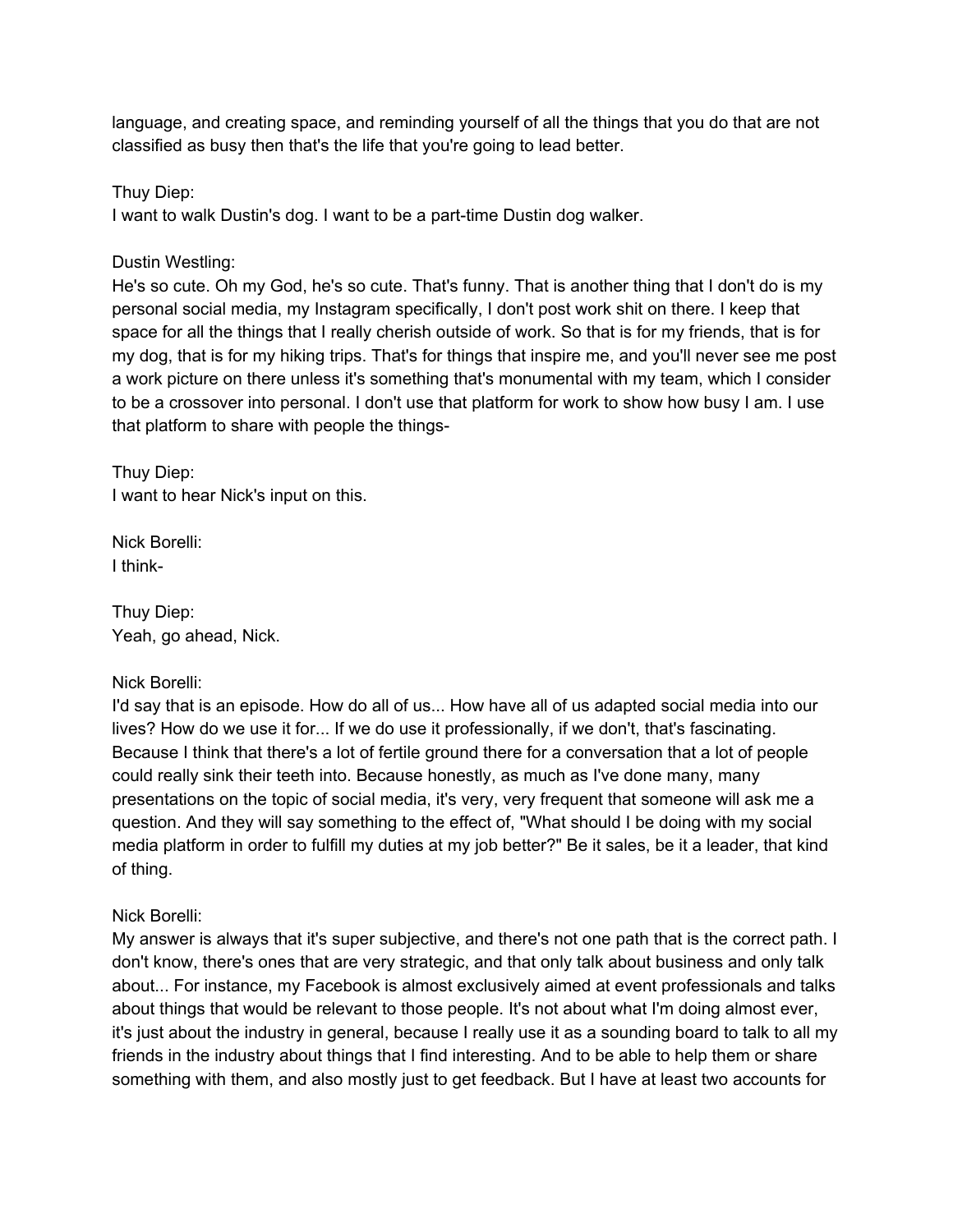everything. So, that's not bearable for most people, I would imagine. Because my other life, my hobby stuff is so... There's just no overlap, and I get a lot of joy from that.

## Nick Borelli:

But I wouldn't want to push that on anyone else who didn't really buy into it. So for me, it's always like if it's information that really isn't a natural bridge from one to the other, then I split channels until I decided I don't want to do that anymore. That could be, for instance, when I had kids, I was like, "Well, I'm not going to suddenly turn my Facebook page, which has been primarily aimed at to talking to event professionals about event professional stuff into here's pictures of my kids." Even though that's very natural, and that's what people want to do.

## Nick Borelli:

Honestly, that's not wrong to do that. For me, I just thought it was people opted in expecting a certain thing because that's what I did. Then for me to change like that, it's not what they signed up for. So, I just created another stream. There's a place with just pictures of my kids, and you can go there if you want that. I don't push that on a lot of people. Frankly, there's not as many people that it would be relevant to. But there's so many different strategies that I've seen that are honestly as long as it's fulfilling to you or if there's some strategic thing because you're a small business owner, and you're just trying to figure out how you can utilize tools to be successful because that's what you need. There's a million different ways to go at this. I think we could do a deep dive on this for sure in an episode, and I could definitely structure a lot of types of questions about what I've seen other people do, that would be interesting.

## Nick Borelli:

I think there's ways to make yourself look busy through social media beyond what you are. I think there's ways to make yourself look more balanced than you are. I think that social media is a tool of perception change, often. And it's a storytelling device. You can really... One of the things that I get all the time is that, "Boy, you travel a lot." And I'm like, "I don't really travel that much." I used to more, but I just post less than I used to. Then I often post more while I'm traveling. So, I've reduced my posting considerably, and I used to know those numbers really well. I had very specific parameters for myself, and I found that, even that was based on what I need. It just was getting in the way of my life.

## Thuy Diep:

Nick, you talk about storytelling. Does actually anyone have stories of being busy whether that's funny or crazy or something in the event? Go for it Will.

#### Nick Borelli:

Yeah, those types of things. I mean, it's funny. I look back at a lot of things that I missed, because I didn't have weekends fun the majority of my high school to let's say, maybe seven or eight years ago. You look back at that kind of stuff, and you're like, yeah, that was... it's tough for sure. For me though, it was pain that was towards something or worth it where I have... I don't know, an understanding, and I guess an appreciation for that part of the industry that I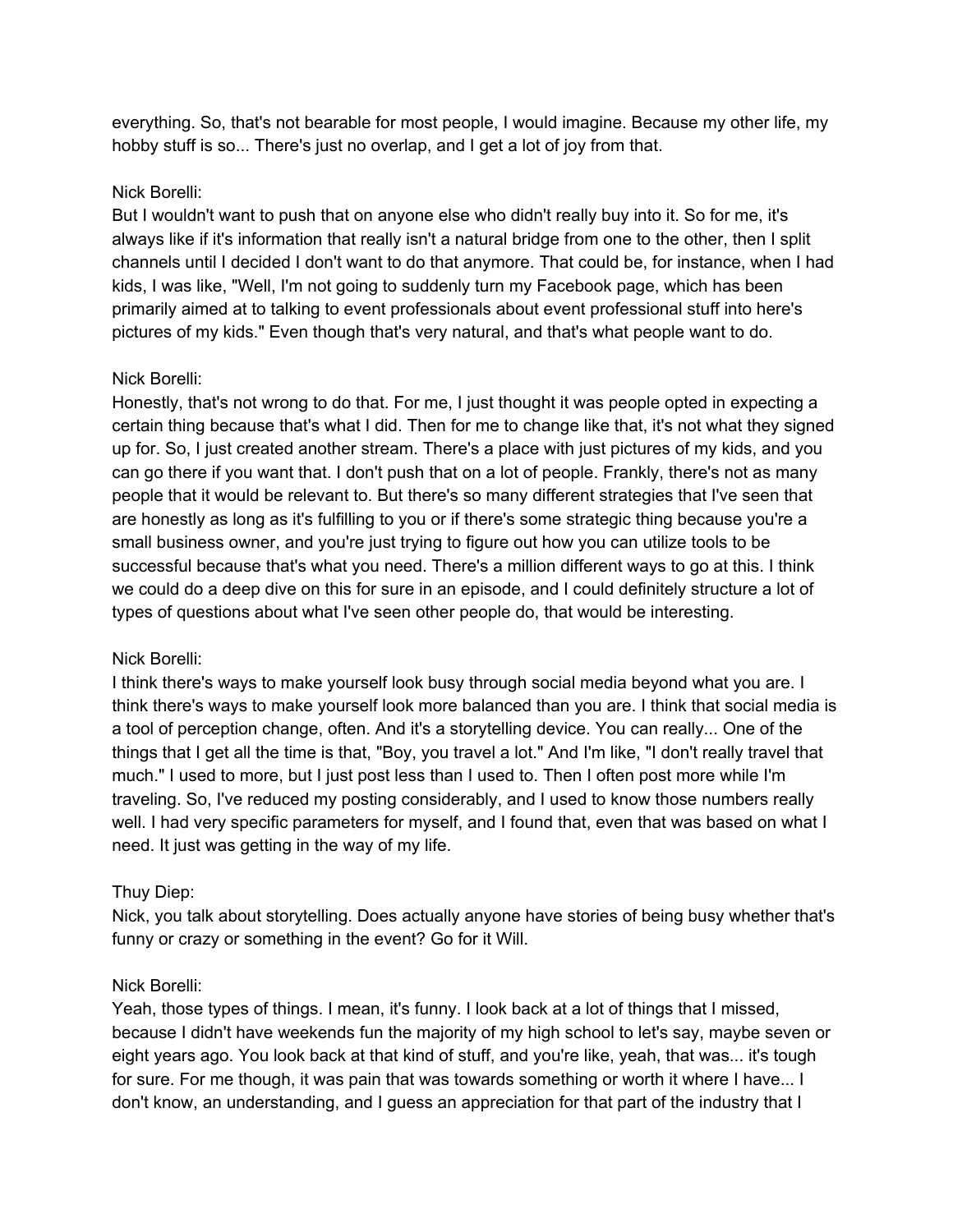wouldn't if I didn't do that. Because again now for the most part I work at home, and I write strategy, and I'm on calls, and I write large documents, and comb through data. I don't need to be at events.

### Nick Borelli:

It's good to have done it because it just gives me an appreciation of it. Also, I can have empathy for people who are in that stuff. So, while you are probably running a team who has to do the worst of the worst part of the job, but the load in, the load out, all that stuff. At least, if you're not there, and you're not with them every step of the way, at least your ability to empathize with them is pretty high.

## Thuy Diep:

I have a story. It's not my story, though. I would say... At Danny, we actually had a whole not burning out discussion for Bish Bash for Los Angeles last year. The example he used because he was a moderator was his aha moment when it came to realizing he was too busy was he was texting and driving, and he got to a light, and he actually almost hit someone. He said that's not worth it to figure out if someone wants to be for chicken. And so, obviously that was a funny... everyone giggled at that. But we are so intertwined to just being busy every day that we're not even cognizant or aware, mindful of what's happening around us.

## Thuy Diep:

I think that actually takes away from our ability to collide is what Tony Hsieh says to, when we're during a meeting, before meeting actually. When everyone is just on their phone, that takes away that opportunity to put it down, and to get to know your colleagues, or anything of that sort. That was eye opening to me hearing that. You almost ran someone over because you were so busy working. But it wasn't something that was worth a person's life. Dustin, do you have any stories that?

## Dustin Westling:

Oh, the stories I have. Yeah. I think those stories are crazy. I'm on the note of being busy and how that affects you. I think I've literally changed my clothes on every parkade in this city, and have duct tape my shoes back together, and crawled on a floor under a stage and then showed up at a client meeting five minutes later. Yeah, busy, busy.

## Dustin Westling:

I think now I get to be in a really great space where my team is really, really balanced. They get to take on in a more balanced way, all of the stuff that I used to do by myself. I think back to the beginning of my business, and I go, "How the hell would I have ever done it any differently?" I feel more balanced today than ever before. But the first five years, how would I have done that without working the... Don't tell my health and safety person, working a 56 hour shift through the Christmas season because it was just the way it needed to be. And almost breaking down in tears at the end of the most painful, painful, painful three days of non stop work. I look back on that, and I don't think, you shouldn't have done that. I think, "Well, you did it because you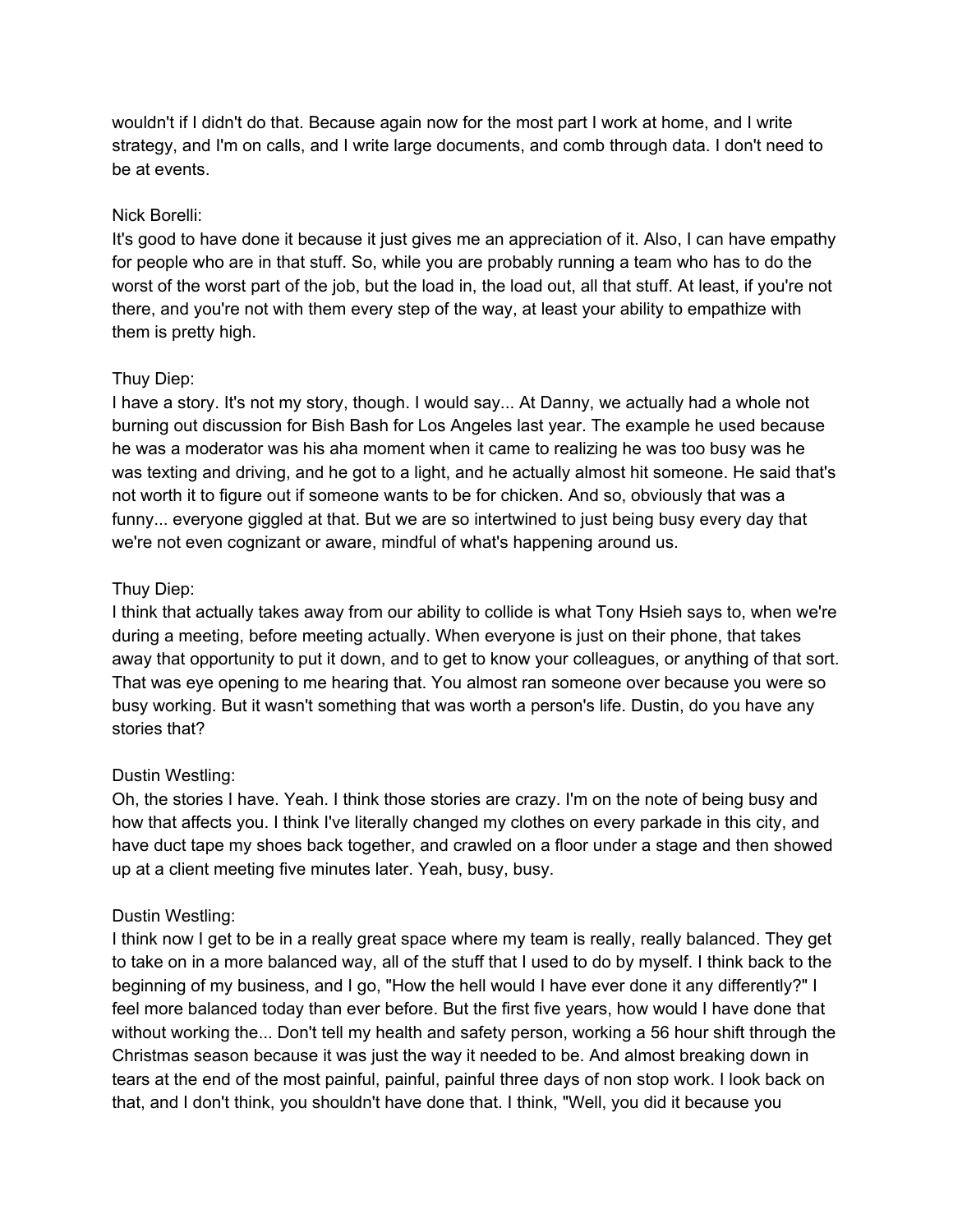wanted to get somewhere, and if you were still doing it, I'd be I'd be more concerned about that." I probably didn't answer your question.

### Nick Borelli:

For me, I think that's it exactly. I think that there is sort of an inevitability in an aspect of your journey in the events industry being harder than a lot of other ways that you can make a living, busier than a lot of other ways you can make a living. I think what we're talking a lot about is it's just not sustainable for good.

Dustin Westling: 100%.

### Nick Borelli:

It's towards something. If it's building a business, or if it's establishing yourself to give you the ability to have more freedom and be able to say, "Look, this is what I'm worth. I've done this for this long. I have this win record." Whatever it is to give you the confidence, to give you the skills. If it's pain for something, then it's good pain. I think that, I do know a lot of people in the industry, however, who have just got stuck in that cycle of the pain. Then they aren't doing it for something, they're just doing it to doing it, to doing it, and they never get off the ride. I think that if you do it past a certain amount of time, and there's not a specific amount, I think it's very subjective to the person and their goals. You should be able to then pivot that into less of the pain parts of the busyness.

## Nick Borelli:

I think ultimately, what most of us really need to do is consider being busy in the way that is the negative part of that word is bad for the client too. I mean, it should be part of your sales process to say, "Do you know why you work with us? Because we're not frazzled. When you have the next meeting with someone else that you're talking to, and they're like, "Yeah, I worked 15 hours last week on a Thursday, and they came in the next day and worked an 18 hour day." Just realize that 19 hour day is your show. And do you want somebody just coming off 16 hours? Do you want to work with someone like that? We have a sustainable business. We have a business of people that we treat well, that we've created a balance for. And that means they're sharp for your event. They're vital. They're not burnt out. I think that sometimes with the events people you have to put it in that perspective. It's good for the clients. I mean, if you can't hear that it's good for you. It's good for them.

## Dustin Westling:

I agree. My business partner tells me all the time. He loves telling me this. He says, "One day somebody is going to show up that's smarter, faster, and younger, and then you're going to be in trouble." Great message from your business partner. I always respond in the exact same way, and I say, "I know how bleeping hard this was to build. When that person arrives, I'm going to see them come in for a few years," because it just doesn't happen overnight. And there is a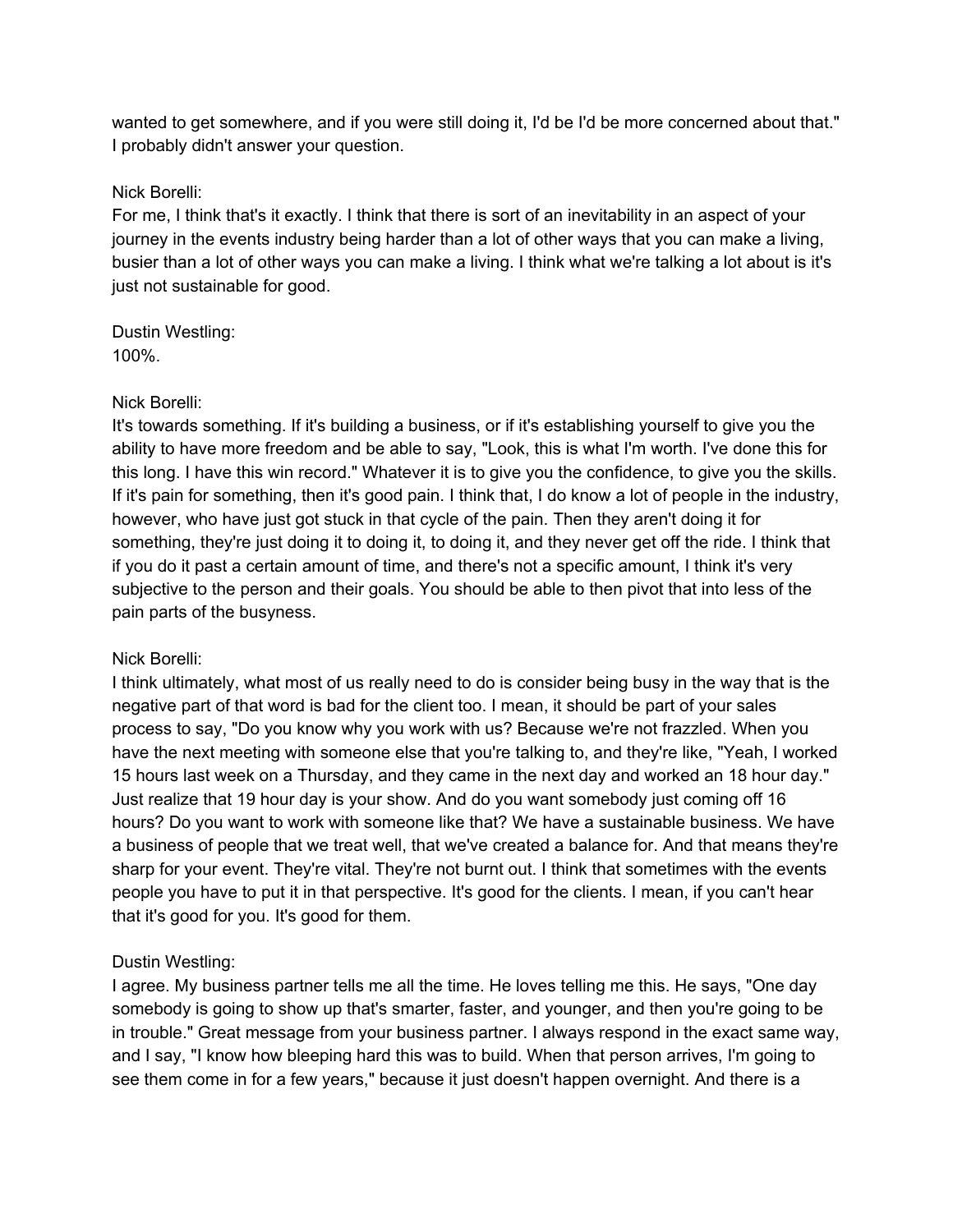certain part of this that just takes a lot of grit and a lot of work. When I talk to younger people, and I talk to a lot of students that are coming in.

## Dustin Westling:

It might be a generational thing. I'm not going to use the M word. But I do get a lot of this, I've been trying for a year. How do I find clients? It's not working. How do I get busy? And the answer is just so simple, you got to work for it. This industry ain't going to hand you anything. And it's not there's no easy road in everything, and every part of this. It's really hard work. But it's only hard for so long, and then it becomes... You become connected. Then you can really start to form a career within this industry, that's really rewarding. But it's not going to come without a little bit of hard work in the beginning.

### Nick Borelli:

Yeah, I don't see. There are industries where talent is enough. Where if you're just smart enough. I've known some, maybe even... I was going to say lawyers, but they put in a ton of work too. There's a few industries where the talent, and there's literally a book called Talent Is Not Enough. And it talks about this kind of stuff about where the work comes in. But in our industry, I know plenty of people that are fairly successful, and they're not really even talented. They're just bullheaded, and they've just established themselves in their market, and been so pervasive that you just couldn't escape. And they just get the business because they just won't let you not give it to them.

## Nick Borelli:

It's a combination of both for sure. But the traction it takes because events are inherently collaborative, you don't do an event by yourself, no matter what it is. It requires the community to buy into you, and that takes some of that shared experience in order to build those bridges.

## Nick Borelli:

I think we talked a little bit about perception for exuding balance. If balances is let's say the opposing force of busy, what is intrinsic and special to events that it causes people to not only, I guess, not have... be "busy" and then also feel like they need to tell their people in a way that I don't experience from people, maybe outside of the tech industry, of which those, they're even worse than us than us in my experience.

## Dustin Westling:

I wonder if some of this really leads back to as an industry fighting to be perceived as a real industry, and that we have real jobs that matter. That conversation still happens to this day, and I actually think we're nowhere near winning that battle, which I think is a conversation for another time. But I do wonder if it's not... I know a lot of people ask me, some of the shameful things people say to me are, "Oh, you're in events." I would love to work from home. And I'm like, "But why is that the first thing you think of?" Or the, we brought this up earlier, it's how many staff do you have? How many events do you do? How many of this, and then you find yourself defending yourself and defending your industry. And being like, "No, this is a legit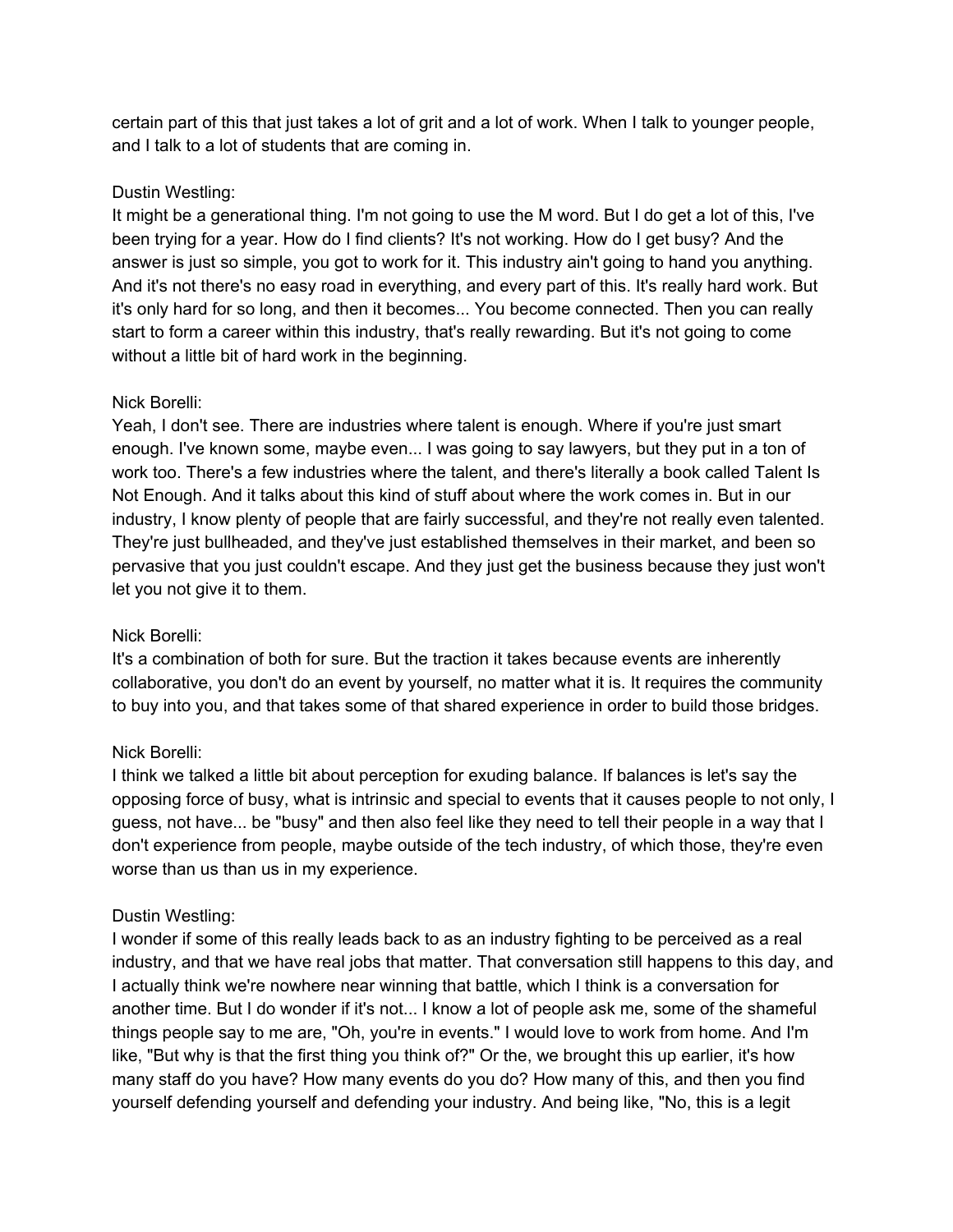business that employs a lot of people, that manages a lot of experiences." And it matters, and then you get caught in this trap of defending how busy you are as a way to build up this reputation of an industry. Feel free to disagree.

#### Will Curran:

I'm going to agree and say also, I think the sense of time sensitivity of our industry too that we're constantly trying to make sure that we are... That things are coming to a close at any minute. Oh, the week before, I'm going to be really busy. Oh, as we get closer, you get really busy. Then obviously, not many people work more than one event at a time. So, I feel it can definitely be time sensitivity as well.

### Nick Borelli:

The time sensitivity. Yeah, that is an interesting wrinkle to it because busy usually is related to a specific event deadline that's coming up. And also potentially if there's a seasonality to what they do then there's an ebb and flow there. Because I've had lots of conversations where people have said, "Well, I'm not that busy right now." Then they have to immediately launch into why. There's a seasonality in what they do, and the next quarter, which is their busy season, they start talking about that just to reassure you that, yes, I'm not really busy now in February, but that's due to the nature of what they do. That's like immediately, they have to be on the defensive for that.

## Nick Borelli:

I do agree that they chip on people's shoulder as far as the legitimacy of the industry in certain corners of it. In other corners of it, it's funny because I jump between associations, and different parts of the events industry. In other parts of the event industry, and for some people that aren't in those parts as much this doesn't compute. But that's a conversation that doesn't happen. The legitimacy of it in the conference and trade show space, they're not really talking about are we legitimate or not? They are. People disproportionately spend marketing dollars on trade show presence because it's an expensive endeavor to do, and there's hard dollars associated with it. And CMOS are part of the discussion, and no one's saying that the internal planner who will be making the choices there is an illegitimate party planner. That chip on their shoulder doesn't exist. It's just an established method of marketing and sales.

## Nick Borelli:

In the more social ends where it comes to galas, potentially, that kind of stuff, yeah. In the supplier world that too, the conversations happen all the time. In the internal bits, I'm working with an association earlier today. She's been around since the 1920s, and they've had a show for 60 years. They have 50,000 members in their association. There's no conversations about illegitimacy in what they do, and trying to... It just depends. It really is... In the wedding planner world it's the only thing they talk about it, and I get it. There's kind of a... But the chip on your shoulder part is, it's a real phenomenon. It's just not pervasive.

Thuy Diep: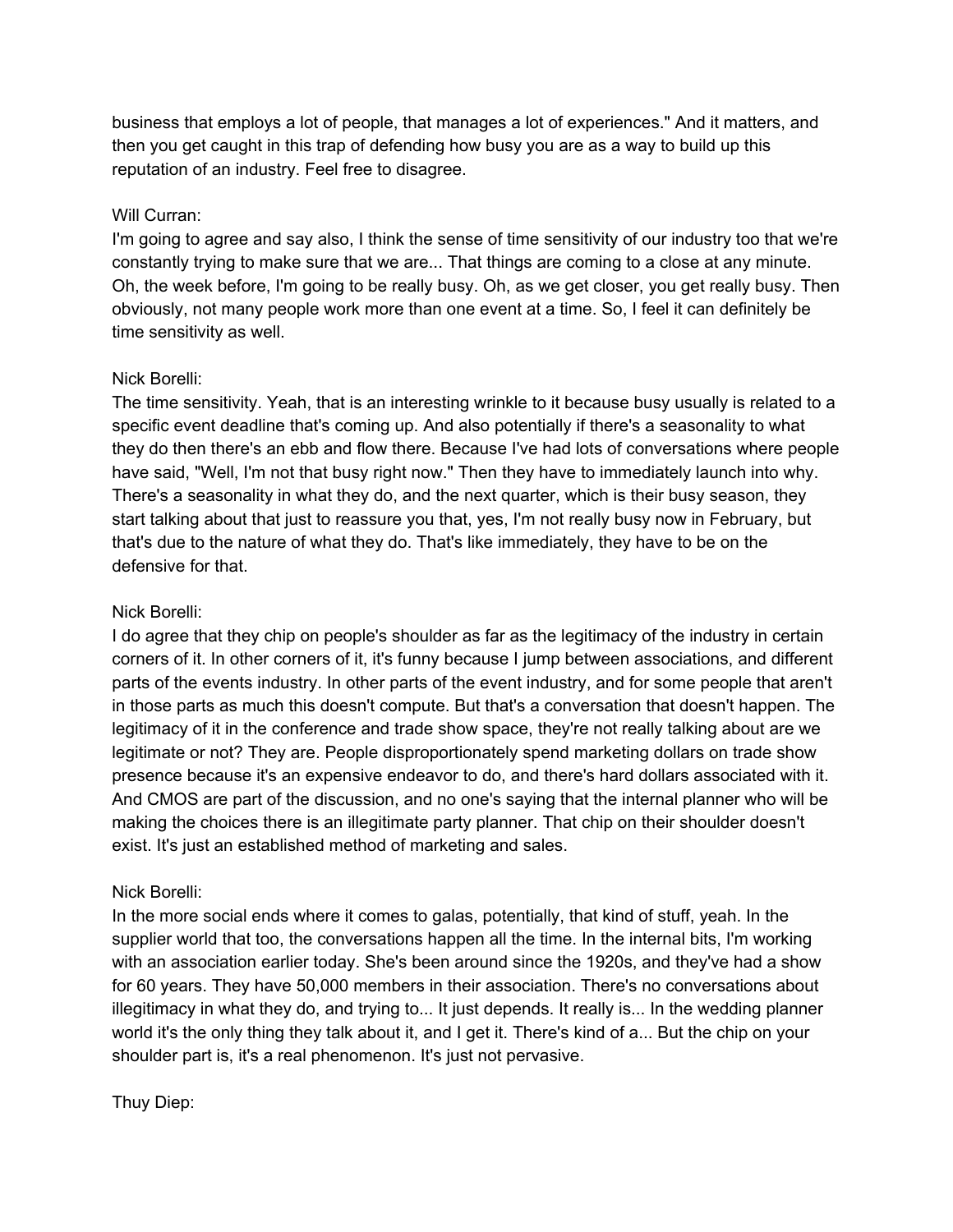See, I feel I'm naive to that. I guess I would... I won't say disagree with that Dustin, but I would say it's more about us being so passionate that we lack that balance because we don't establish the boundaries. Because I guess when people say, "Oh, what do you do?" And things like that, I never get a sense of, are you a party planner? It's usually, "Oh, that must be really difficult." Or tell me more about that. Do you just go to events? I'm like, "No way. It's way more than that." But I think that lack of balance comes from we love what we do so much that sometimes it's hard for us to turn off. Especially with the social media that we talked about during this episode, that increases our attention into just constantly see what's new, see what's up, see what everyone's doing. A lot of times we all are posting about the events that we're at. So, if anything is kind of slapping our own hands and saying, "Well, we created our own monster."

## Dustin Westling:

Does anybody get the response of, "Oh, that sounds so much fun." I get that more than anything else. So, it's interesting Thuy is saying that people dig in a little bit deeper. More often than not, I get people that say, "Oh, my God, that sounds so much fun. That's my dream job." And it makes me think, what the hell am I... How am I describing my business, and what I do that makes people say that first? Maybe I should be more open to the idea that for some people that sounds like a break from their every day. I don't know. Let's let's unpack that. Help me out.

### Nick Borelli:

Yeah, yeah. I've experienced this before too where people have said that. Where they've said... I've explained what I do, and people are like, "Wow, you get to impact people's lives in that way, and you get to be creative. And really, you can do anything budget permitting you could creatively come up with, and I work in a cubicle. You get to go and see cool people. You get to hear people that have great ideas, and you get to collaborate." And you're like, "What am I saying wrong that makes you think this is fun?" You're like, it is fun. That's my part. Maybe you're just passionate about it in that moment. You're exuding the passion, and they're connecting to that. They like it.

## Nick Borelli:

I think so much of... Especially people that have been in the industry more than 10 years, I think that those people really always want to have their... I'm in that group, obviously, but have their guard up to say, "It's not all roses." And then launch into that. You're like, yeah, let's just take that as a given, and let's spend more time in the... In fact, why are more people coming up to meet you and saying, "I should be doing that." You should do that more. And it's still that kind of energy and passion of what you do because there's a lot of... While we've been talking about all the negative parts wrapped up in the busy part, there's a lot of stuff that's intrinsic to our industry that is so free-

Thuy Diep: Yes Nick.

Nick Borelli: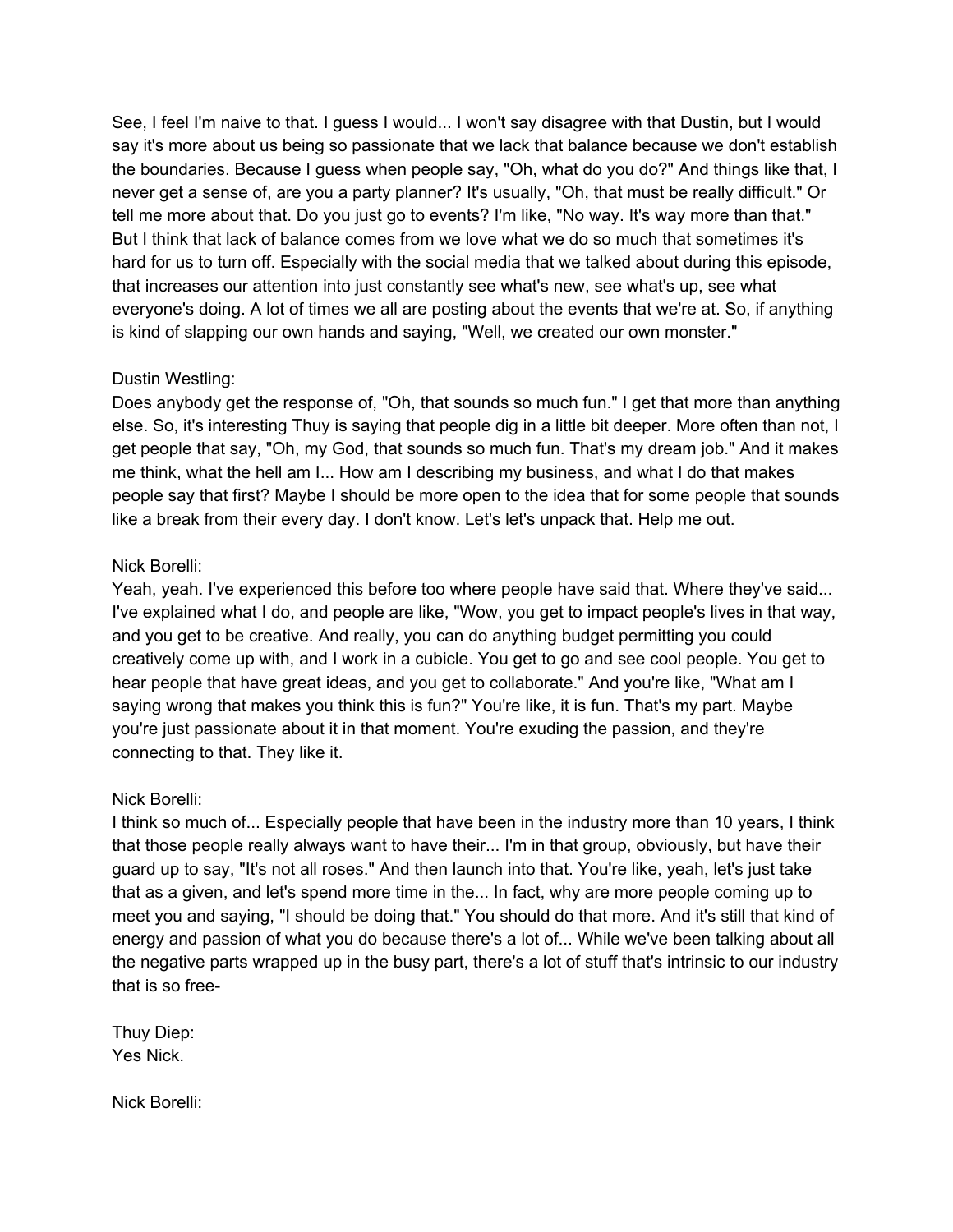... and so meaningful.

#### Thuy Diep:

How amazing is it that we get challenges, different challenges, and different tasks every single time? Who else can say, "Oh, I'm trying to source a tiger for our pool reception right now. That is not-

#### Nick Borelli: I hope nobody.

### Thuy Diep:

I have done that. There's a lot of writers involved in that. We get these amazing... Do you get elephants, Nick?

### Nick Borelli:

I've done that. No. I used to be more in the wedding side maybe 16 years ago. I've done some large scale Eastern Asian weddings where there's budgets, and also cultural reasons to have exotic animals, including that specific one. Yeah, I've seen weird stuff. Weird, subjectively weird. I'm not shocked by a lot. I've been to a lot of events, and more so recently that I try to attend events that are outside of the norm, and a little bit more fringe because I'm fascinated with the tribalism on all the ways that it expresses itself, because I find that it helps stretch my mind as far as what's possible in designing, and helping designers tell their stories. It's cool. I can say that's a bit of R&D for what I do versus someone who is doing sales training on a specific type of spring for industrial lubricating machines, which is literally a person I know who does that. That sounds like death to me.

## Nick Borelli:

We get to be the only people bringing people together in this world right now. That's pretty cool. I think we should talk more about that, and like that, than talk about the grind aspect of it, which is just the thing you have to do to get to the part that's cool. But like everyone else, they have the less physically enduring, but soul crushing part of it that goes on forever. And we don't always have the soul crushing part. There's a bit of the creation part that is unique to what we do. And also bringing people together at what we do that is something that like an actuary has a harder time expressing to someone

## Thuy Diep:

We should challenge each other to do that. Maybe that is the catalyst when... That's the conversation starter is to talk about... It's the mindset. It's your perception on things. If you say you're going to be busy or you are... It's a burden to do something then it is what it is. But if you shift your mindset and say, I did something really... It's been really productive, and right now I can't source a tiger for this pool reception. That is eye catching, and that starts really great conversations. We have so many random, and beautiful, and interesting, innovative ideas that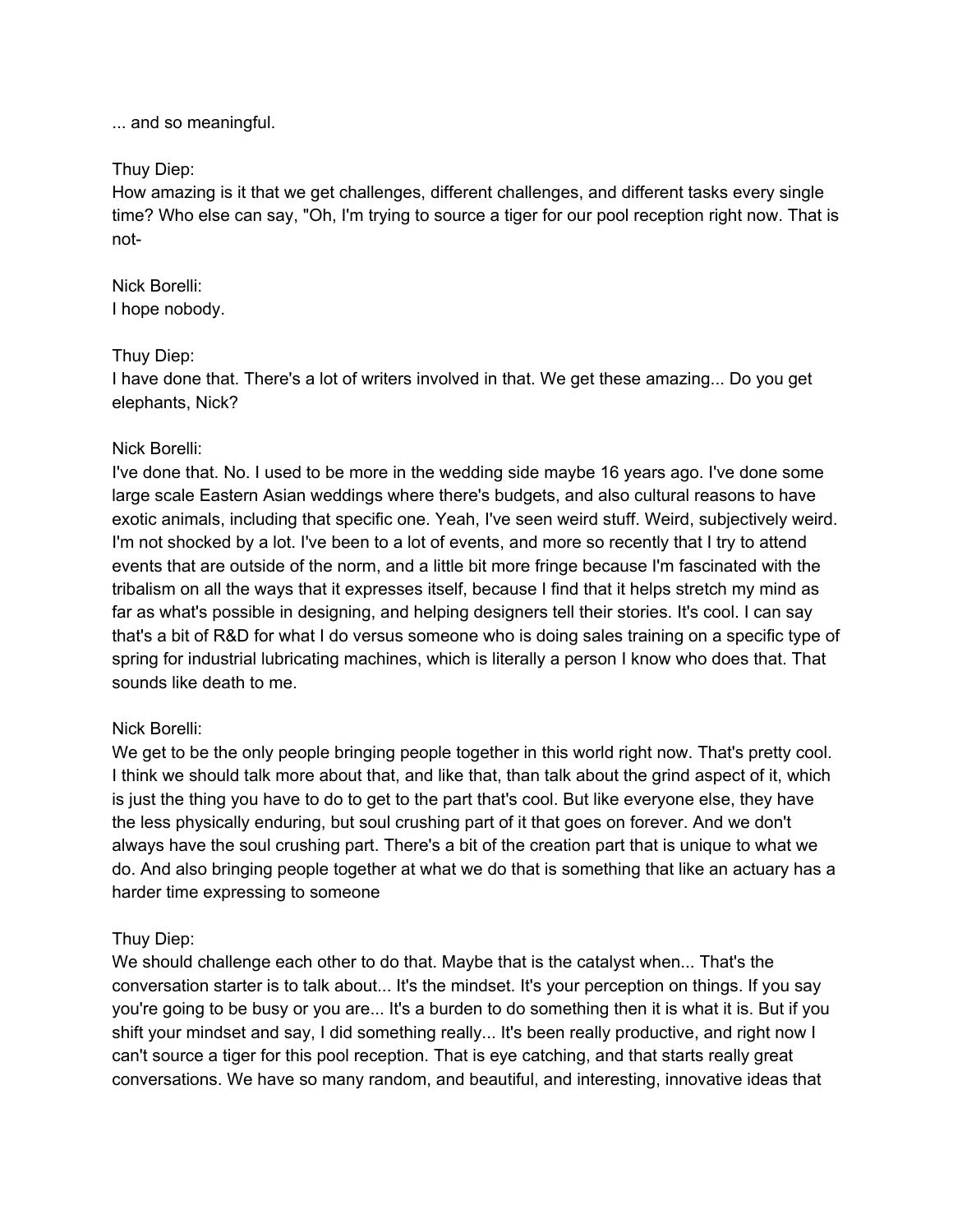we're trying to make a reality. Why aren't we focused on talking about that? That should be what our busy talk is.

## Nick Borelli:

No. I think there's a couple different episodes. Again, the more we have these conversations, the more I see where there's fertile grounds. I think that we should eventually dedicate more time, and maybe we could all maybe get a little bit more thoughtful about this, but have an episode about what are all the things that we should as an industry get out to the world to tell people that we do that only we get to do to attract the brightest minds because that's my fear. My fear is that of all the internal strife, and all the other silos, and negative things on the macro level that people talk about the events industry, my biggest fear is that we're not attracting the bright enough minds to help us reach the next plateau.

### Nick Borelli:

I think that if we were to really get our act together as far as language, and put our most passionate people forward and not talk about just the draconian aspects of the job all the time, the tedium, and actually talk about the cool stuff, I think we would be better positioned to attract the people that we need to get us to the next level.

## Dustin Westling:

A colleague of mine that most of you know, Carrie Miller, she's a fellow Calgarian. She's led the charge for a, we do a charity golf tournament. It's an industry golf tournament, and the funds that are raised are used for a scholarship, and she targets high schools and puts together programming to go in and talk to high school students about the different opportunities that exist within our industry. She starts at... She's really passionate about talking to young people right at the beginning of their... right when they're starting to think about their career path. She's really passionate about sharing how many incredible opportunities exist in this world that we live in. I agree with you, Nick, I think there's a big concern about what is the next generation going to look like?

Will Curran: Okay, awesome.

## Dustin Westling:

Okay. All right guys. That is a wrap for today. Thank you all for joining us, and for everybody that's listening. Go to eventbrew.com, where you can see show notes, links, and resources and all other things. Links to subscribe in your favorite podcast app, Apple Podcasts, and Google Play. We want to know what you think. Contact us, email us anytime. Use the hashtag Event Brew or email us at Event Brew at helloendless.com. Thanks for listening, and goodbye guys.

Thuy Diep: Bye.